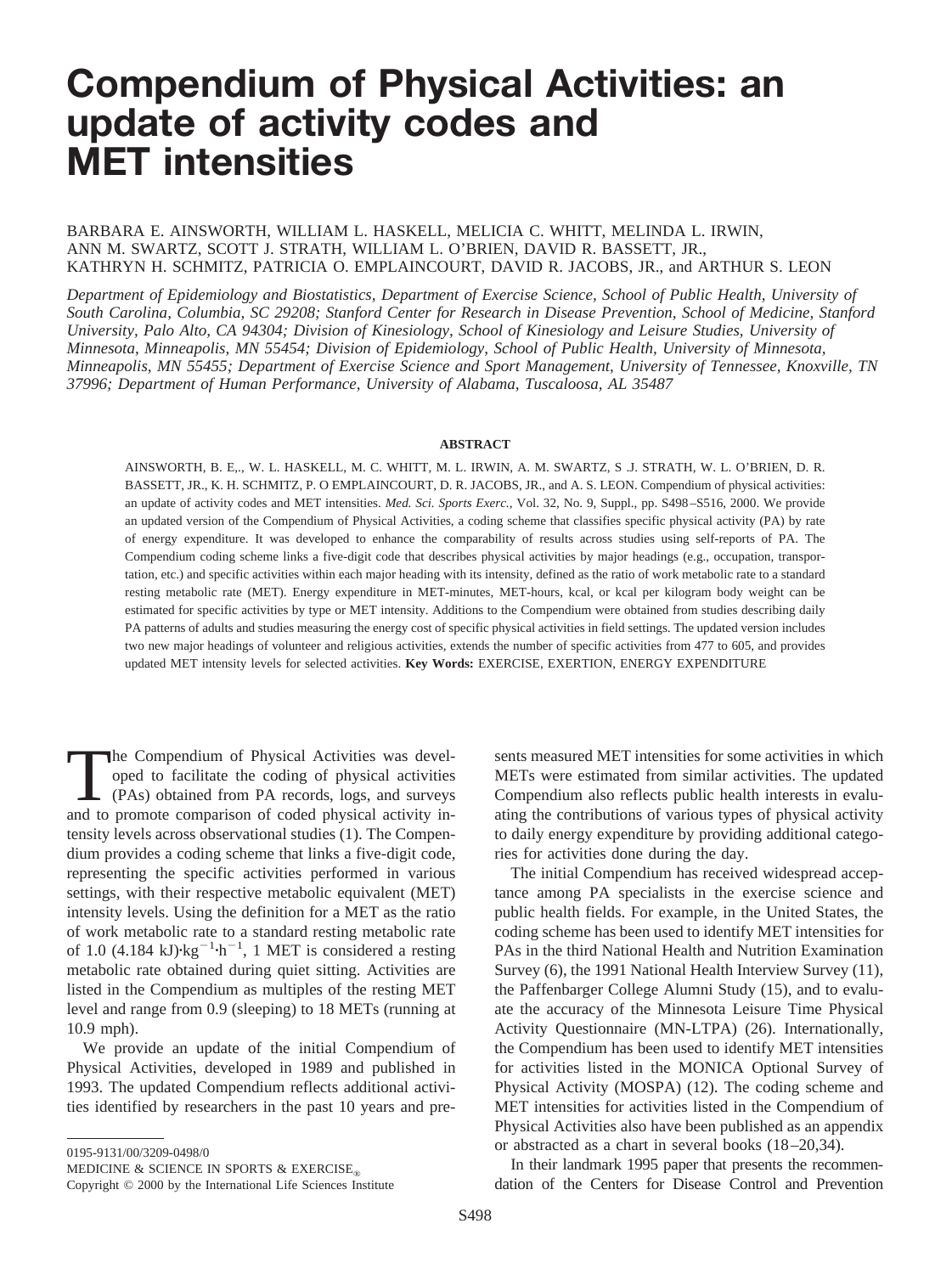(CDC) and the American College of Sports Medicine (ACSM) for adults to accumulate at least 30 min of regular, moderateintensity physical activity on most days of the week, Pate et al. (23) cite the Compendium as a reference that researchers, clinicians, and practitioners can use to identify examples of moderate intensity physical activities.

The updated Compendium includes two additional major headings and 129 new specific activities. It also provides modifications of 94 codes in the 1993 Compendium, adding or deleting specific activities or providing updated MET levels. The new major headings and most of the specific activities were identified from studies using PA records to identify daily PA habits among adults (2,3) and from personal communications from other investigators who reported activities omitted from the initial Compendium. Updated MET levels were obtained from laboratory and field studies designed to measure the energy cost for specific PAs (4,7–9,16,17,21,22,24,27–30,32,35,37). We have also clarified the meaning of the letter T followed by three numbers (i.e., T010) as activities and their associated MET levels defined by Dr. Henry Taylor for the MN-LTPA (31). The letter T is now replaced by the words Taylor Code and followed by the MN-LTPA survey item number (e.g., Taylor Code 010). In this paper we present the updated Compendium of Physical Activities (Appendix 1) and recommendations for its implementation to identify PA habits using PA records.

# **CODING SCHEME**

**Activity coding.** The reader is referred to the 1993 published version of the Compendium (1) for a detailed description of the coding scheme, organization, and methods used to calculate the energy cost of PAs. Briefly, the Compendium is organized to maximize flexibility in coding, data entry, and interpretation of energy cost for each class and type of PA. The coding scheme employs a five-digit code to categorize activities by their major purpose or heading (first two digits), specific activity (last three digits), and intensity (separate two- or three-digit column). For example, the five-digit code, 06100, is defined as follows:

| Major Heading | Specific Activity       | <b>MET</b> intensity |
|---------------|-------------------------|----------------------|
| 06            | 100                     | 5.0                  |
| Home Repair   | <b>Cleaning Gutters</b> |                      |

Based on the model proposed by Pate et al. (23) for classifying the MET intensity of PAs (light,  $\lt$  3 METs; moderate,  $3-6$  METs; vigorous,  $> 6$  METs), the activity code 06100 is classified as moderate intensity.

**Major headings.** Two additional major headings were added to the updated Compendium of Physical Activities for a total of 21 major types of PAs (Table 1).

The two new categories, religious activities and volunteer activities, were identified from the use of PA records in the Cross-Cultural Activity Participation Study (CAPS) (2). CAPS was an observational study of PA habits among African American, Native American, and Caucasian

TABLE 1. Major types of activities in Version 2 of the Compendium of Physical Activities; new major headings are italicized.

| 01-Bicycling              | 08-Lawn and Garden | 15-Sports               |
|---------------------------|--------------------|-------------------------|
| 02-Conditioning Exercises | 09-Miscellaneous   | 16-Transportation       |
| 03-Dancing                | 10-Music Playing   | 17-Walking              |
| 04–Fishing and Hunting    | 11-Occupation      | 18-Water Activities     |
| 05-Home Activities        | 12-Running         | 19-Winter Activities    |
| 06-Home Repair            | 13-Self Care       | 20-Religious Activities |
| 07-Inactivity             | 14-Sexual Activity | 21-Volunteer Activities |

women, ages 40 yr and older. The new categories include 43 specific activities that are culturally and socially relevant among ethnic minorities and/or older adults. Religious and ceremonial activities play a central role in the lives of many older adults, especially among ethnic minority groups (5). Among retired people and others not employed in occupational settings, volunteer activities also commonly represent an important contribution to daily energy expenditure.

**Specific activities.** The updated Compendium contains 605 specific activities, including 129 new activities added to the 1993 Compendium. Modifications were also made to 94 PAs listed in the 1993 Compendium, which involved adding or deleting specific activities associated with each code. For example, for the code 08030, lawn and garden activities, the phrase "wheelbarrow chores" was added to the 1993 Compendium's specifications of clearing land and hauling branches. In other cases, activities were removed from existing codes and new codes were developed if the removed activities had a different MET level or were qualitatively different from other specific activities listed for the code. For example, the 1993 Compendium listed mopping as a specific activity in code 05020, home activities. However, Emplaincourt (7) measured the MET intensity for mopping as 3.5 METs and the MET intensity for the other activities in the code was listed as 3.0 METs. Thus, mopping was deleted from code 05020 and a new code, 05021, was created. Another example is watching television. In 1993, watching television was coded as 07010 (reclining) or 07020 (sitting) and was grouped with other specific activities that involved sitting quietly (i.e., riding in a car, listening to a lecture or to music) or reclining and doing nothing. Because watching television is a sedentary but modifiable leisure time activity that may be related to the increased prevalence of physical inactivity (36), overweight, and obesity in the United States (13,14), the authors felt that watching television should have a separate code to monitor time spent in this activity. In the updated Compendium, the codes 07010 and 07020 refer to watching television only. New codes have been added for the remaining inactive reclining (07011) and sitting (07021) activities. Table 2 presents the new five-digit codes, and Table 3 presents the modifications for existing codes as incorporated in the updated Compendium.

**Intensity of activities.** All activities are assigned an intensity level based on the rate of energy expenditure expressed as METs. Intensity of activities in the Compendium is classified as multiples of 1 MET or as the ratio of the associated metabolic rate for the specific activity divided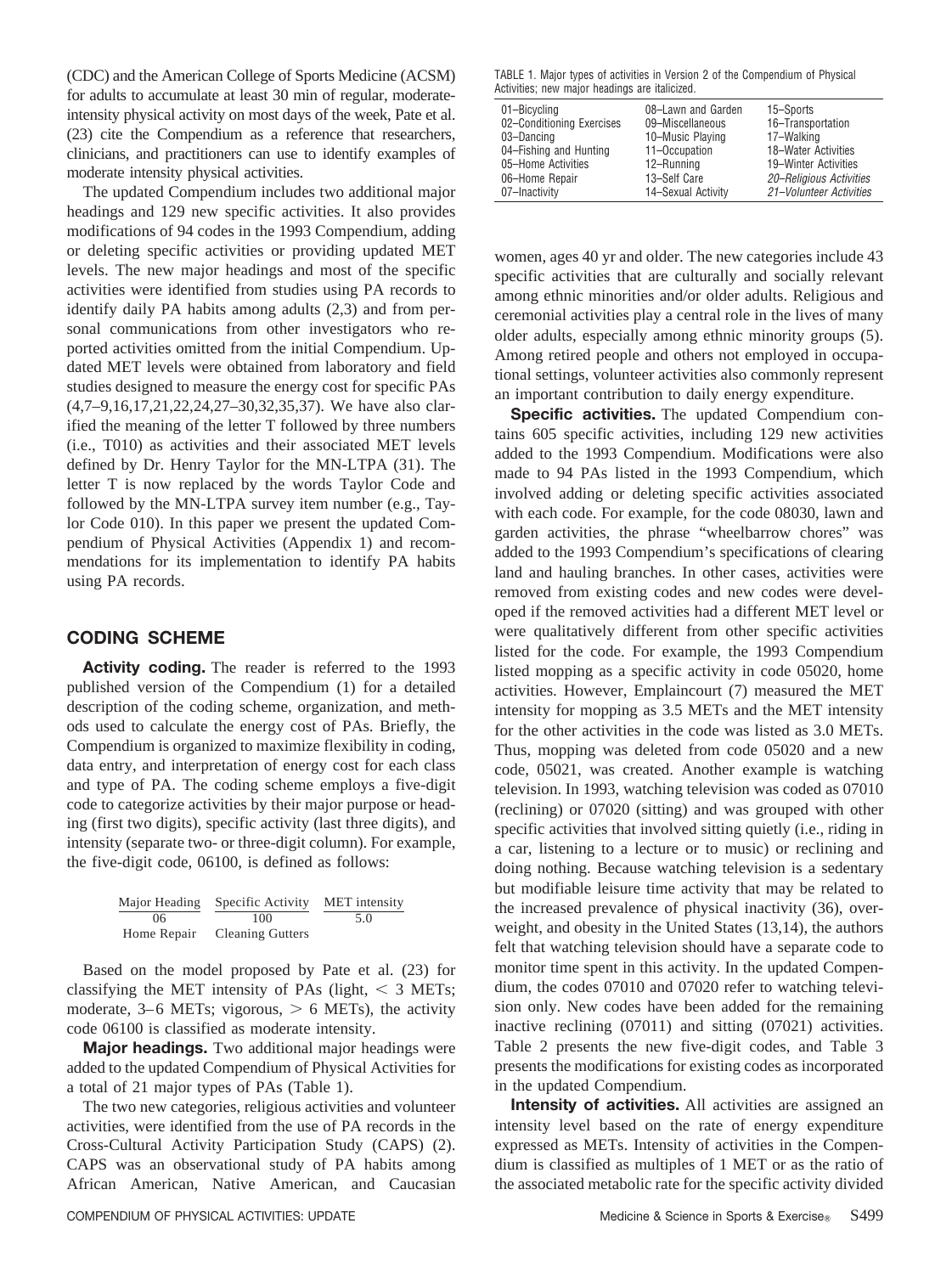| <b>Major Heading</b>          | <b>Code Number</b> | METs       | Example                                                                                                                                                                       |
|-------------------------------|--------------------|------------|-------------------------------------------------------------------------------------------------------------------------------------------------------------------------------|
| <b>Bicycling</b>              | 01015              | 8.0        | Bicycling, general                                                                                                                                                            |
| <b>Conditioning Exercises</b> | 02101              | 2.5        | Mild stretching                                                                                                                                                               |
| Dancing                       | 03016              | 8.5        | Aerobic, step, with 6-8 inch step                                                                                                                                             |
|                               | 03017              | 10.0       | Aerobic, step, with 10–12 inch step                                                                                                                                           |
|                               | 03031              | 4.5        | Disco, folk, square, line dancing, Irish step dancing, polka, contra, and country dancing.                                                                                    |
|                               | 03050              | 5.5        | Anishinaabe Jingle Dancing or other traditional American Indian dancing                                                                                                       |
| <b>Home Activities</b>        | 05021              | 3.5        | Mopping                                                                                                                                                                       |
|                               | 05025              | 2.5        | Multiple household tasks all at once, light effort                                                                                                                            |
|                               | 05026              | 3.5        | Multiple household tasks all at once, moderate effort                                                                                                                         |
|                               | 05027              | 4.0        | Multiple household tasks all at once, vigorous effort                                                                                                                         |
|                               | 05043              | 3.5        | Vacuuming                                                                                                                                                                     |
|                               | 05045<br>05053     | 6.0<br>2.5 | Butchering animals                                                                                                                                                            |
|                               | 05148              | 2.5        | Feeding animals<br><b>Watering plants</b>                                                                                                                                     |
|                               | 05149              | 2.5        | Building a fire inside                                                                                                                                                        |
|                               | 05181              | 3.0        | Carrying small children                                                                                                                                                       |
|                               | 05187              | 4.0        | Elder care, disabled adults, only active periods                                                                                                                              |
|                               | 05188              | 1.5        | Reclining with baby                                                                                                                                                           |
|                               | 05190              | 2.5        | Sitting, playing with animals, light, only active periods                                                                                                                     |
|                               | 05191              | 2.8        | Standing, playing with animals, light, only active periods                                                                                                                    |
|                               | 05192              | 2.8        | Walk/run, playing with animals, light, only active periods                                                                                                                    |
|                               | 05193              | 4.0        | Walk/run, playing with animals, moderate, only active periods                                                                                                                 |
|                               | 05194              | 5.0        | Walk/run, playing with animals, vigorous, only active periods                                                                                                                 |
|                               | 05195              | 3.5        | Standing-bathing dog                                                                                                                                                          |
| Lawn and Garden               | 06165              | 4.5        | Painting (Taylor Code 630)                                                                                                                                                    |
| Inactivity                    | 07011              | 1.0        | Lying queitly, done nothing, lying in bed awake, listening to music (not talking or reading)                                                                                  |
|                               | 07021              | 1.0        | Sitting quietly, sitting smoking, listening to music (not talking or reading), watching a movie in a theater                                                                  |
| Lawn and Garden               | 08125              | 4.5        | Mowing lawn, power mower (Taylor Code 590)                                                                                                                                    |
|                               | 08165              | 4.0        | Raking lawn (Taylor Code 600)                                                                                                                                                 |
|                               | 04246<br>09071     | 3.0<br>2.0 | Picking fruit off trees, picking fruits/vegetables, moderate effort                                                                                                           |
| Miscellaneous                 | 09075              | 1.5        | Standing-miscellaneous<br>Sitting-arts and crafts, light effort                                                                                                               |
|                               | 09080              | 2.0        | Sitting-arts and crafts, moderate effort                                                                                                                                      |
|                               | 09085              | 1.8        | Standing-arts and crafts, light effort                                                                                                                                        |
|                               | 09090              | 3.0        | Standing-arts and crafts, moderate effort                                                                                                                                     |
|                               | 09095              | 3.5        | Standing-arts and crafts, vigorous effort                                                                                                                                     |
|                               | 09100              | 1.5        | Retreat/family reunion activities involving sitting, relaxing, talking, eating                                                                                                |
|                               | 09105              | 2.0        | Touring/traveling/vacation involving walking and riding                                                                                                                       |
|                               | 09110              | 2.5        | Camping involving standing, walking, sitting, light-to-moderate effort                                                                                                        |
|                               | 09115              | 1.5        | Sitting at a sporting event, spectator                                                                                                                                        |
| Occupation                    | 11015              | 2.5        | Bakery, light effort                                                                                                                                                          |
|                               | 11121              | 3.0        | Custodial, buffing the floor with an electric buffer                                                                                                                          |
|                               | 11122              | 2.5        | Custodial, cleaning sink and toilet, light effort                                                                                                                             |
|                               | 11123              | 2.5        | Custodial, dusting, light effort                                                                                                                                              |
|                               | 11124              | 4.0        | Custodial, feathering arena floor, moderate effort                                                                                                                            |
|                               | 11125              | 3.5        | Custodial, general cleaning, moderate effort                                                                                                                                  |
|                               | 11126<br>11127     | 3.5        | Custodial, mopping, moderate effort                                                                                                                                           |
|                               | 11128              | 3.0<br>2.5 | Custodial, take out trash, moderate effort<br>Custodial, vacuuming, light effort                                                                                              |
|                               | 11129              | 3.0        | Custodial, vacuuming, moderate effort                                                                                                                                         |
|                               | 11151              | 4.0        | Farming, chasing cattle or other livestock on horseback, moderate effort                                                                                                      |
|                               | 11152              | 2.0        | Farming, chasing cattle or other livestock, driving, light effort                                                                                                             |
|                               | 11191              | 6.0        | Farming, taking care of animals (grooming, brushing, shearing sheep, assisting with birthing, medical care, branding)                                                         |
|                               | 11495              | 12.0       | Skin diving or SCUBA diving as a frogman (Navy Seal)                                                                                                                          |
|                               | 11615              | 4.0        | Lifting items continuously, 10–20 lbs, with limited walking or resting                                                                                                        |
|                               | 11765              | 3.5        | Tailoring, weaving                                                                                                                                                            |
|                               | 11796              | 3.0        | Walking, gathering things at work, ready to leave                                                                                                                             |
|                               | 11805              | 4.0        | Walking, pushing a wheelchair                                                                                                                                                 |
| Running                       | 12027              | 4.5        | Jogging on a mini-trampoline                                                                                                                                                  |
| Self Care                     | 13036              | 1.0        | Taking medication, sitting or standing                                                                                                                                        |
|                               | 13045              | 2.5        | Hairstyling                                                                                                                                                                   |
|                               | 13046<br>15265     | 1.0<br>4.5 | Having hair or nails done by someone else, sitting<br>Golf, walking and carrying clubs                                                                                        |
| Sports                        | 15285              | 4.3        | Golf, walking and pulling clubs                                                                                                                                               |
|                               | 15591              | 12.5       | Roller blading (in-line skating)                                                                                                                                              |
|                               | 15685              | 5.0        | Tennis, doubles play                                                                                                                                                          |
|                               | 15711              | 8.0        | Volleyball, competitive play in a gymnasium                                                                                                                                   |
|                               | 15732              | 4.0        | Track and field (shot, discus, hammer throw)                                                                                                                                  |
|                               | 15733              | 6.0        | Track and field (high jump, long jump, triple jump, javelin, pole vault)                                                                                                      |
|                               | 15734              | 10.0       | Track and field (steeplechase, hurdles)                                                                                                                                       |
| Transportation                | 16015              | 1.0        | Riding in a car or truck                                                                                                                                                      |
|                               | 16016              | 1.0        | Riding in a bus                                                                                                                                                               |
| Walking                       | 17031              | 3.0        | Loading/unloading a car                                                                                                                                                       |
|                               | 17085              | 2.5        | Bird watching                                                                                                                                                                 |
|                               | 17105              | 4.0        | Pushing a wheelchair, non occupational setting                                                                                                                                |
|                               | 17151              | 2.0        | Walking, less than 2.0 mph, level ground, strolling, very slow                                                                                                                |
|                               | 17152              | 2.5<br>2.5 | Walking, 2.0 mph, level, slow pace, firm surface                                                                                                                              |
|                               | 17161<br>17162     | 2.5        | Walking from house to car or bus, from car or bus to go places, from car or bus to and from the work site<br>Walking to neighbor's house or family's house for social reasons |
|                               | 17165              | 3.0        | Walking the dog                                                                                                                                                               |
|                               | 17231              | 8.0        | Walking, 5.0 mph                                                                                                                                                              |
|                               | 17280              | 2.5        | Walking to and from an outhouse                                                                                                                                               |
| <b>Water Activities</b>       | 18025              | 3.3        | Canoeing, harvesting wild rice, knocking rice off the stalks                                                                                                                  |
|                               | 18355              | 4.0        | Water aerobics, water calisthenics                                                                                                                                            |
|                               | 18366              | 8.0        | Water jogging                                                                                                                                                                 |
| <b>Religious Activities</b>   | 20000-20100        |            | Addition of 24 new codes and description of activities                                                                                                                        |
| <b>Volunteer Activities</b>   | 21000-21070        |            | Addition of 19 new codes and description of activities                                                                                                                        |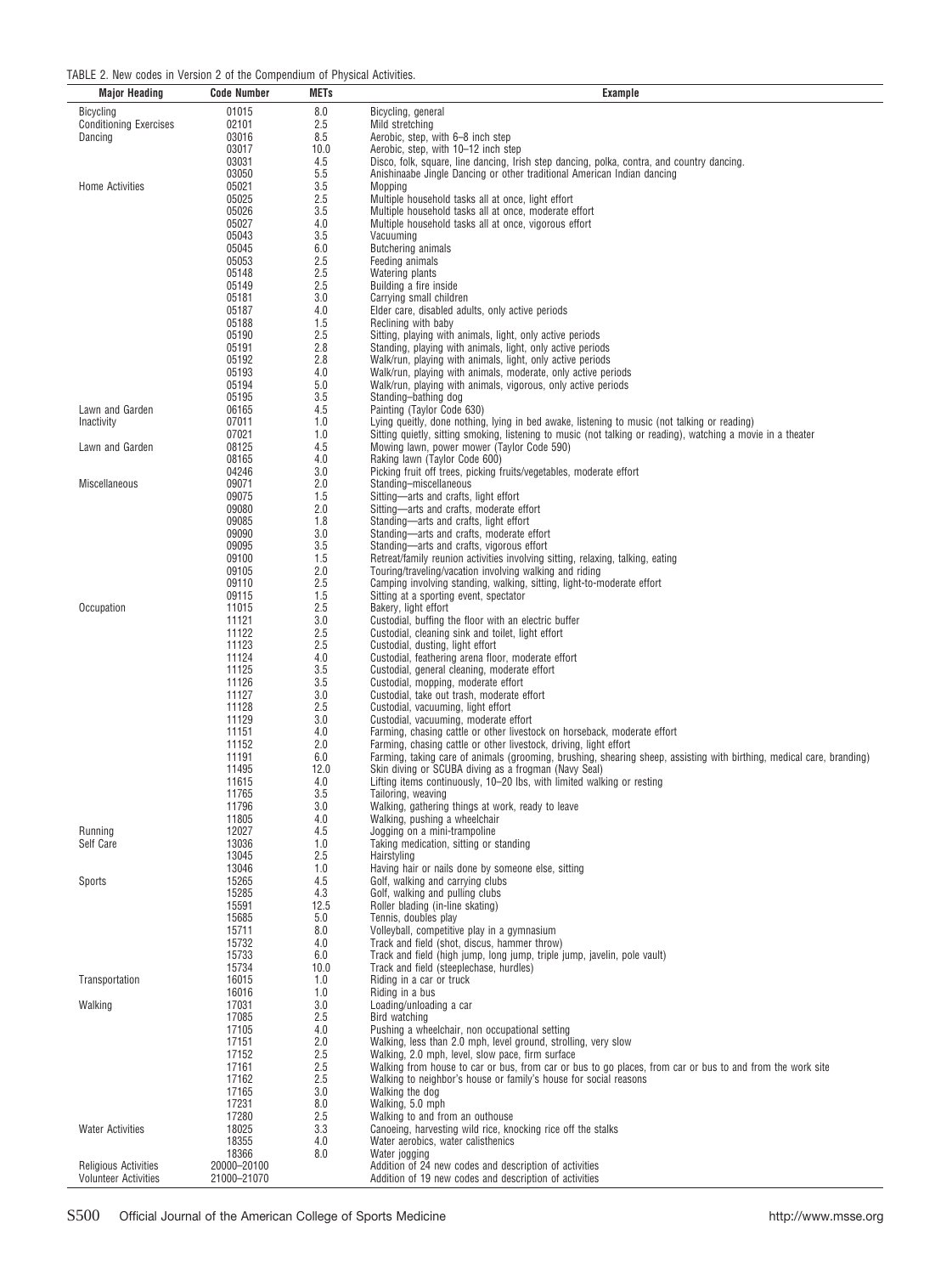## TABLE 3. Modified codes in Version 2 of the Compendium of Physical Activities.

| <b>Major Heading</b>          | <b>Code Number</b> | <b>Modification Made</b>                                                                                                                                                                                                                                                       |
|-------------------------------|--------------------|--------------------------------------------------------------------------------------------------------------------------------------------------------------------------------------------------------------------------------------------------------------------------------|
| Bicycling                     | 01010              | Removed word "general" from the description of activities                                                                                                                                                                                                                      |
| <b>Conditioning Exercises</b> | 02010<br>02020     | Changed MET level from 5.0 to 7.0<br>Added "jumping jacks" to the description of activities                                                                                                                                                                                    |
|                               | 02030              | Changed MET level from 4.5 to 3.5                                                                                                                                                                                                                                              |
|                               | 02040<br>02065     | Added "including some aerobic movement with minimal rest" to the description of activities<br>Changed MET level from 6.0 to 9.0                                                                                                                                                |
|                               | 02070              | Changed MET level form 9.5 to 7.0                                                                                                                                                                                                                                              |
|                               | 02080<br>02090     | Changed MET level from 9.5 to 7.0<br>Added "jazzercise" to the description of activities                                                                                                                                                                                       |
|                               | 02100              | Changed MET level from 4.0 to 2.5                                                                                                                                                                                                                                              |
| Dancing                       | 03010<br>03015     | Changed MET level from 6.0 to 4.8; Added "jazz, tap, jitterbug" to the description of activites                                                                                                                                                                                |
|                               | 03025              | Changed MET level from 6.0 to 6.5<br>Added "Greek, Middle Eastern, hula, flamenco, belly, and swing dancing" to the description of activities                                                                                                                                  |
|                               | 03030<br>03040     | Changed description of activities to "ballroom dancing fast (Taylor Code 125)"                                                                                                                                                                                                 |
| Fishing and Hunting           | 04001              | Added "samba, tango, 19 <sup>th</sup> Century, mambo, chacha" to the description of activities<br>Changed MET level from 4.0 to 3.0                                                                                                                                            |
|                               | 04020<br>05010     | Changed MET level from 5.0 to 4.0                                                                                                                                                                                                                                              |
| <b>Home Activities</b>        | 05020              | Changed MET level from 2.5 to 3.3<br>Changed MET level from 4.5 to 3.0; Removed "mopping" from the description of activities                                                                                                                                                   |
|                               | 05030              | Changed MET level from 3.5 to 3.0                                                                                                                                                                                                                                              |
|                               | 05040<br>05042     | Removed "vacuuming" and "moderate effort" from the description of activities<br>Changed MET level from 2.3 to 2.5                                                                                                                                                              |
|                               | 05050              | Changed MET level from 2.5 to 2.0; Added "manual appliances" to the description of activities                                                                                                                                                                                  |
|                               | 05055<br>05056     | Added "carrying groceries" to the description of activities<br>Changed MET level from 8.0 to 7.5                                                                                                                                                                               |
|                               | 05060              | Changed MET level from 3.5 to 2.3; Changed description of activities to "food shopping with or without a groceyr cart, standing or walking"                                                                                                                                    |
|                               | 05066<br>05120     | Deleted this category for "Walking-shopping (non-grocery) shopping<br>Added, "carrying boxes"                                                                                                                                                                                  |
|                               | 05130              | Changed MET level from 5.5 to 3.8; Added activities "scrubbing bathroom, bathtub" to description of activities                                                                                                                                                                 |
|                               | 05145<br>05160     | Deleted this category for "moving household itesm, carrying boxes"<br>Changed MET level from 2.5 to 2.0                                                                                                                                                                        |
|                               | 05170              | Added "only active periods" to the description of activities                                                                                                                                                                                                                   |
|                               | 05171<br>05175     | Added "only active periods" to the description of activities<br>Added "only active periods" to the description of activities                                                                                                                                                   |
|                               | 05180              | Added "only active peridos" to the description of activities                                                                                                                                                                                                                   |
|                               | 05185<br>05186     | Changed MET level from 3.0 to 2.5; Added "general" to the description of activities<br>Changed MET level from 3.5 to 3.0                                                                                                                                                       |
| Home Repair                   | 06020              | Changed MET level from 4.5 to 4.0                                                                                                                                                                                                                                              |
|                               | 06050<br>06140     | Added "building a fence" to the description of activities<br>Added "repairing appliances" to the description of activities                                                                                                                                                     |
|                               | 06230              | Added "painting fence" to the description of activites                                                                                                                                                                                                                         |
| Inactivity                    | 07010<br>07020     | Changed MET level from 0.9 to 1.0; Change description of activities to "lying quietly, watching television"<br>Changed description of activities to "Sitting quietly and watching television"                                                                                  |
| Lawn and Garden               | 08030              | Added "wheelbarrow chores" to the description of activities                                                                                                                                                                                                                    |
|                               | 08050<br>08060     | Added "composting" to the description of activities<br>Removed "(see occupation, shoveling)" and added "chain saw"                                                                                                                                                             |
|                               | 08120              | Changed MET level from 4.5 to 5.5; Removed "(Taylor Code 610)"<br>Changed MET level from 4.0 to 4.5                                                                                                                                                                            |
|                               | 08140<br>08160     | Changed MET level from 4.0 to 4.3; Removed "(Taylor Code 600)"                                                                                                                                                                                                                 |
|                               | 08215<br>08245     | Added "Using leaf blower, edger" to description of activities<br>Changed MET level from 5.0 to 4.0                                                                                                                                                                             |
|                               | 08250              | Added "picking flowers or vegetables" to description of activities                                                                                                                                                                                                             |
| <b>Miscellaneous</b>          | 09020<br>09040     | Change MET level from 2.0 to 2.3; Add "duplicating machine" to description of activities<br>Added "typing" to description of activities                                                                                                                                        |
| Occupation                    | 11010              | Added "moderate effort" to the description of activities                                                                                                                                                                                                                       |
|                               | 11070<br>11140     | Added "making bed (nursing)" to the description of activities<br>Added "vigorous effort" to the description of activities                                                                                                                                                      |
|                               | 11150              | Added "(walking), moderate effort" to the description of activities                                                                                                                                                                                                            |
|                               | 11160<br>11190     | Added "cutting hay, irrigation work" to the description of activities<br>Added "horses" to the description of activities                                                                                                                                                       |
|                               | 11200              | Added "cleaning corral or barn, vigorous effort" to the description of activities                                                                                                                                                                                              |
|                               | 11220<br>11230     | Added "light effort" to the description of activities<br>Added "moderate effort" to the description of activities                                                                                                                                                              |
|                               | 11528              | Changed MET level from 8.0 to 4.0                                                                                                                                                                                                                                              |
|                               | 11580<br>11585     | Added "sitting, reading, driving at work" to the description of activities<br>Added "eating at a business meeting" to the description of activities                                                                                                                            |
|                               | 11590              | Added "teaching stretching or yoga"                                                                                                                                                                                                                                            |
|                               | 11600              | Changed MET level from 2.5 to 2.3; Changed the description of activities to read "standing, light (bartending, store clerk, assembling, filing,<br>duplicating, putting up a Christmas tree), standing and talking at work, changing clothes when teaching physical education" |
|                               | 11620              | Added "intermittent" to the description of activities                                                                                                                                                                                                                          |
| Running                       | 12160<br>12190     | Replaced "running" with "jogging": Changed to code 12025<br>Removed "wheelchair wheeling"                                                                                                                                                                                      |
| Self Care                     | 13050              | Changed MET level from 4.0 to 2.0                                                                                                                                                                                                                                              |
| Sports                        | 15250<br>15260     | Changed MET level from 3.5 to 8.0<br>Deleted this code for the Taylor Code 090 for "golf, carrying clubs"                                                                                                                                                                      |
|                               | 15280              | Deleted this code for the Taylor Code 080 for "golf, pulling clubs"                                                                                                                                                                                                            |
|                               | 15380<br>15680     | Added "grooming horse" to the description of activities<br>Represents Taylor Code 430 intensity level for doubles tennis                                                                                                                                                       |
|                               | 15710              | Represents Taylor Code 400 intensity level for competitive volleyball                                                                                                                                                                                                          |
| Walking                       | 17010<br>17100     | Removed "general" from the description of activities<br>Added "or walk with children" to the description of activities                                                                                                                                                         |
|                               | 17140<br>17150     | Changed the mET level from 4.0 to 5.0<br>Changed description of activities to "household walking"                                                                                                                                                                              |
|                               | 17160              | Changed the MET level from 2.5 to 3.5 and changed description of activities to "walking for pleasure (Taylor Code 010)"                                                                                                                                                        |
|                               | 17180<br>17190     | Changed the MET level from 3.0 to 2.8<br>Changed the MET level from 3.5 to 3.3                                                                                                                                                                                                 |
|                               | 17200              | Changed the MET level from 4.0 to 3.8; Added "walking for exercise" to the description of activities                                                                                                                                                                           |
|                               | 17220<br>17230     | Changed MET level from 4.0 to 5.0<br>Changed MET level from 4.5 to 6.3                                                                                                                                                                                                         |
|                               | 17250              | Removed "walking the dog" from the description of activities<br>Changed code number to Occupational, 11495                                                                                                                                                                     |
| <b>Water Activities</b>       | 18170<br>18240     | Changed MET level from 8.0 to 7.0                                                                                                                                                                                                                                              |
|                               | 18250              | Changed MET level from 8.0 to 7.0                                                                                                                                                                                                                                              |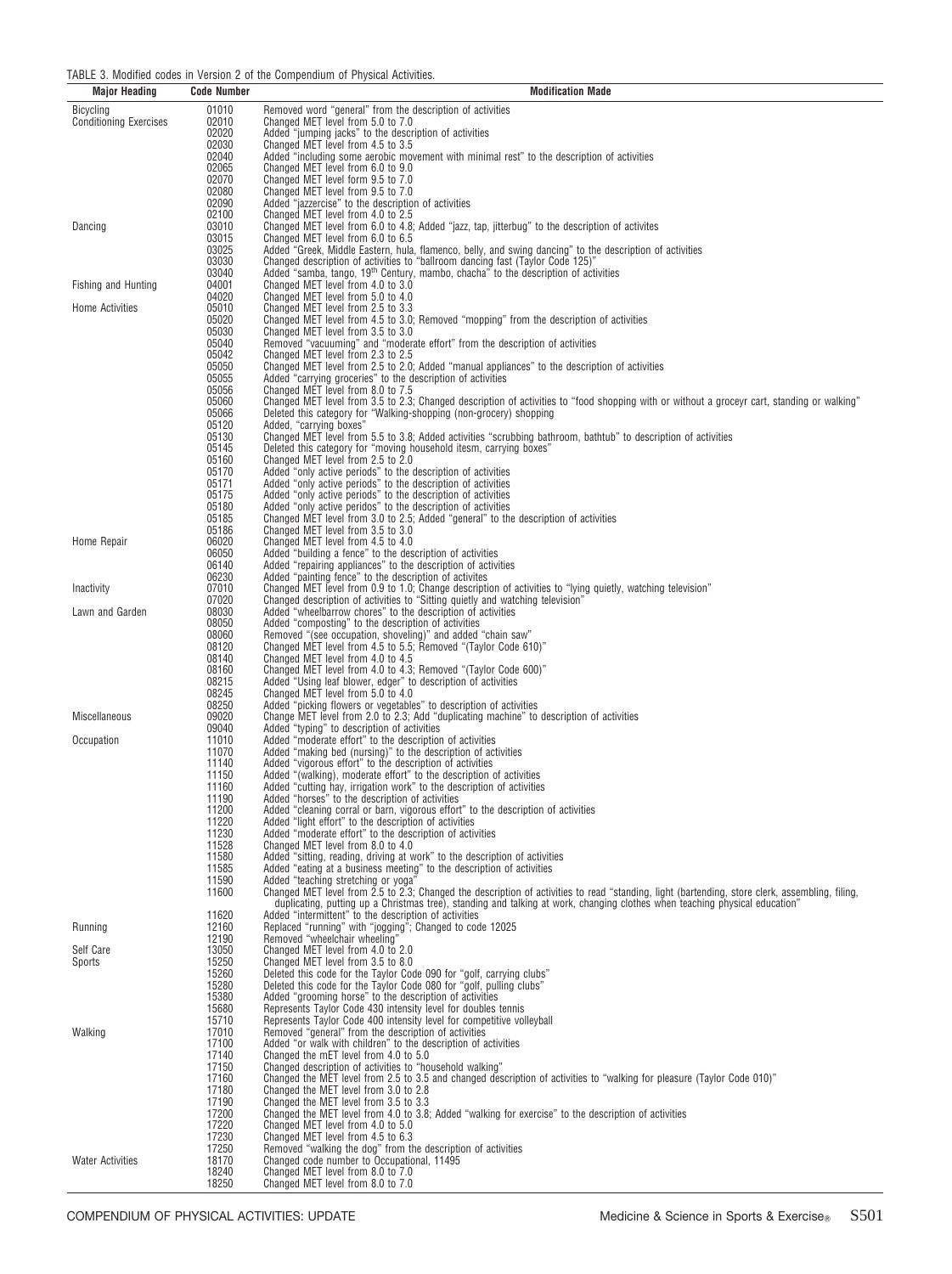by a standard RMR. In the 1993 Compendium, MET values were assigned to each activity based on the "best representation" of an intensity level from published lists and selected unpublished data (1). For activities not in original lists or in other unpublished reports of the energy cost of physical activities, data were obtained from published literature and assigned a measured MET value or was estimated from similar activities with a known MET value (1).

MET levels for 42 activities in the updated Compendium were changed based on published and unpublished studies that measured the energy cost of PAs (4,7–9,16,17, 21,22,24,27–30,32,35,37). Since the publication of the 1995 Pate et al. (23) moderate activity recommendation, there has been widespread interest among health educators, clinicians, public health specialists, and fitness professionals to recommend types of activities that are classified as moderate intensity. There was some concern, however, that the MET levels for many household, lawn and garden, walking, and some occupational activities frequently performed by older adults, people of color, and women of all ages had not been objectively measured, but had been assigned estimated MET intensities. Thus, in 1997–1998, a series of studies were funded by the International Life Sciences Institute Research Foundation to measure the energy cost of selected household, lawn and garden, walking, recreational, and occupational activities using indirect calorimetry methods in laboratory and field settings (4,9,29,30,35). Doctoral dissertations and other research studies have also focused on measuring the MET intensities of household, lawn and garden, cultural, and custodial activities (8,9,27,28).

Because changes in MET intensities for selected activities may change the energy cost of PA, investigators using the 1993 Compendium in cohort studies may wish to continue using the 1993 Compendium to compute the energy cost of activities. However, for newer activities, codes in the 2000 Compendium are appropriate for use.

As in the 1993 Compendium of Physical Activities, the updated Compendium provides data for adults without handicaps or other conditions that would significantly alter their mechanical or metabolic efficiency. Also, a study is underway at the University of North Carolina at Chapel Hill to measure the energy cost of individual and group PAs among youth, ages 8–18 yr (J. A. Harrell, School of Nursing, University of North Carolina at Chapel Hill, 1999). Another study is underway at the Edward Hines Jr. VA Hospital to measure the energy costs of physical activities in adults with spinal cord injuries (W. E. Langbein and E. Collins, Hine Hospital, Maywood, IL, 1999). When completed, the projects will provide compendiums of the PAs measured in the studies.

**Calculation of energy cost.** Methods used to calculate the energy cost of activities in the 1993 Compendium were explained in detail by Ainsworth et al. (1). There has been concern that the absolute MET intensities presented in the Compendium may be inaccurate for people of different body mass and body fat percentage (10,27). For weightbearing activities, Schmitz et al. (27) and Howell et al. (10) showed that the energy cost of activity was higher among heavier individuals than indicated by the Compendium's MET intensities. For these individuals, use of the MET intensities in the Compendium would underestimate the actual energy cost of weight bearing activity. The opposite pattern would be observed for non–weight-bearing activities. Schmitz (27) discusses these concerns in relation to energy expended during household chores among obese and lean women. Similar observations may apply to individuals who differ in age, cardiorespiratory fitness levels, and mechanical efficiency and when activities are performed in varied geographic and environmental conditions (33). It should be emphasized that the Compendium was developed to facilitate the coding of PAs and to compare coding across studies. It does not take into account individual differences that may alter the energy cost of movement. Thus, a correction factor may be needed to adjust for individual differences when estimating the energy cost of PA in individuals; but no such general correction is available at this time.

**Use of the Compendium in PA validation studies.** The Compendium facilitates the use of PA records to record the type, intensity, and duration of activities in a systematic manner. PA records and the Compendium have been used to validate PA surveys commonly used in observational and clinical studies (25). In 1993, we presented a sample PA record for use with the Compendium (1). We have since developed an updated PA record that is easy to use and code and provides a detailed explanation for the use of PA records and the Compendium in PA validation studies.

# **DISCUSSION AND LIMITATIONS**

The value and limitations of using the Compendium of Physical Activities to determine the energy cost of PA in adults was previously discussed in the 1993 publication (1). Because the MET levels presented in the Compendium are based on the energy cost of actual movement, investigators should remind participants to recall only the time spent in movement when using the Compendium to estimate the energy cost of activities. It should also be stressed that the Compendium was not developed to determine the precise energy cost of PA within individuals, but instead to provide an activity classification system that standardizes the MET intensities of PAs used in survey research. This limits the use of the Compendium in estimating the energy cost of PA in individuals in ways that account for differences in body mass, adiposity, age, sex, efficiency of movement, geographic and environmental conditions in which the activities are performed. Thus, individual differences in energy expenditure for the same activity can be large and the true energy cost for a person may or may not be close to the stated mean MET level as presented in the Compendium.

As was true with the original Compendium, the updated version contains specific activities in which the MET values were not derived from indirect calorimetry; however, many codes have been updated using measured MET values. The updated Compendium still has some codes in which MET values were estimated from activities having similar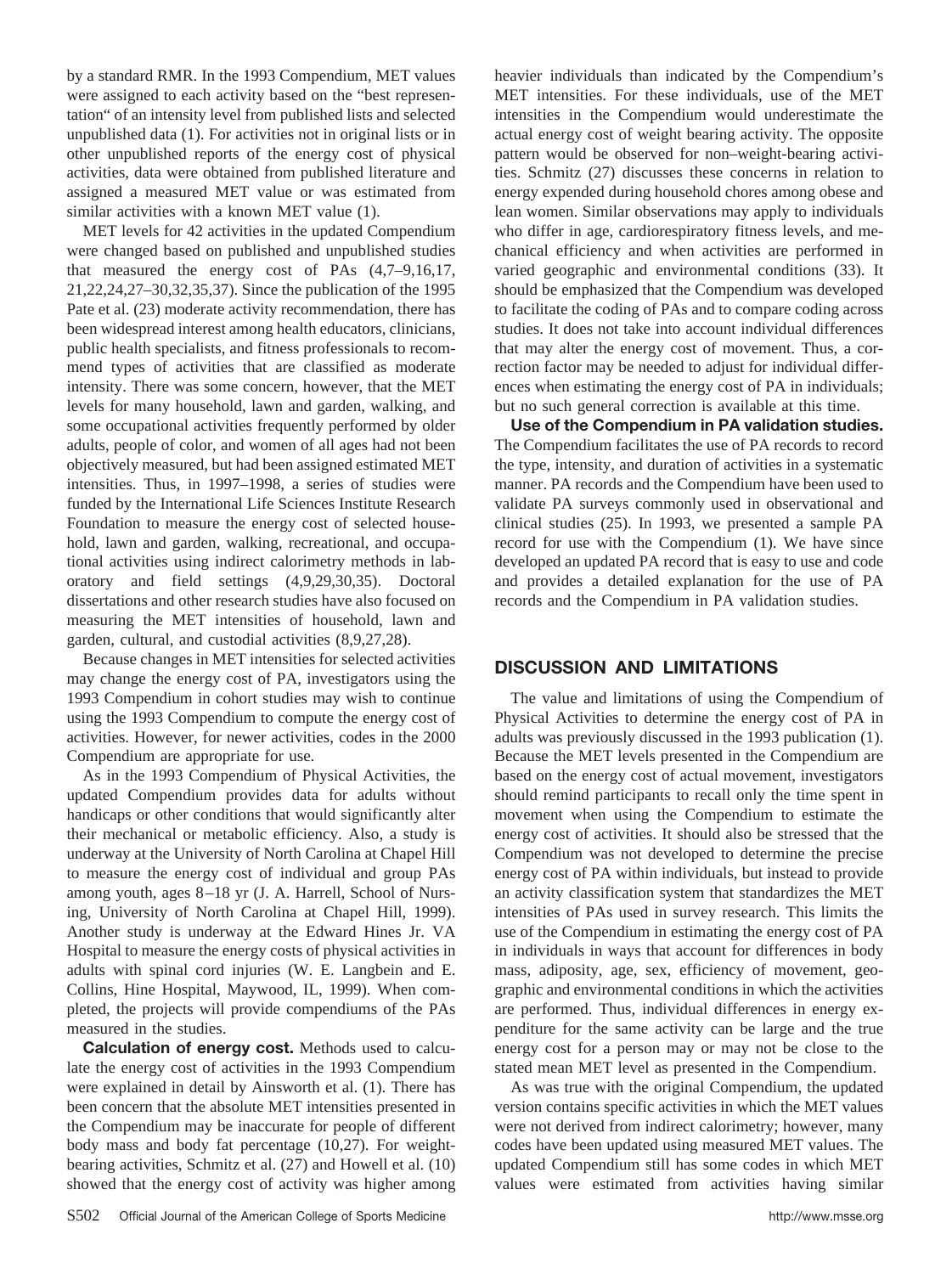movement patterns. Therefore, these estimates may have ill-defined confidence limits around the mean MET values.

# **SUMMARY**

The updated version of the 1993 Compendium of Physical Activities includes new major headings for religious and volunteer activities, new five-digit codes for 129 specific activities, and modifications to codes for 94 specific activities. Despite its known limitations, the Compendium has proven useful in coding physical activity surveys or records and in providing examples of activities within broad intensity ranges for use for PA counseling in research, education, and clinic settings. However, additional methods are needed to account for differences in individual characteristics that may alter the energy costs of physical activities.

## **NOTES**

An unpublished edition of the Compendium was developed in 2000 to track changes from the first edition and to explore possible changes in future editions. The unpublished edition includes a two-digit number that identifies the version of the Compendium. The version number should make it simple to make corrections and additions to activity codes and their intensities while retaining the ability to code questionnaires consistently with questionnaires collected earlier on the same person. A copy of the unpublished tracking

### **REFERENCES**

- 1. AINSWORTH, B. E., W. L. HASKELL, A. S. LEON, et al. Compendium of physical activities: energy costs of human movement. *Med. Sci. Sports Exerc.* 25:71–80, 1993.
- 2. AINSWORTH, B. E., M. L. IRWIN, C. L. ADDY, M. C. WHITT, and L. M. STOLARCZYK. Moderate physical activity patterns among minority women: the Cross-Cultural Activity Participation Study. *J. Women's Health* 8:805–813, 1999.
- 3. AINSWORTH, B. E., B. STERNFELD, M. T. RICHARDSON, and K. JACKson. Evaluation of the Kaiser Physical Activity Survey in Women. *Med. Sci. Sports Exerc.* 32(Suppl.), 2000.
- 4. BASSETT, D. R. JR., B. E. AINSWORTH, A. M. SWARTZ, S. J. STRATH, W. L. O'BRIEN, and G. A. KING. Validity of four motion sensors in measuring moderate intensity physical activity. *Med. Sci. Sports Exerc.* 32(Suppl.):S471–S480, 2000.
- 5. BAYNE-SMITH, M. *Race, Gender, and Health*. Thousand Oaks, CA: Sage Publications, 1996, p. 134.
- 6. CRESPO, C. J., S. J. KETEYIAN, G. W. HEATH, and C. T. SEMPOS. Leisure-time physical activity among US adults: results from the Third National Health and Nutrition Examination Survey. *Arch. Intern. Med.* 156:93–98, 1996.
- 7. EMPLAINCOURT, P. O. *Inter-individual Variability in the Energy Cost of Several Habitual Physical Activities*. Unpublished Ph. D. Dissertation, University of Alabama, Tuscaloosa, AL, 1999.
- 8. GILMAN, M. B., H. HOULE, L. FIRZELL, K. HEADBIRD, J. L. DURSTINE, and B. E. AINSWORTH. Metabolic cost of traditional American *Sci. Sports Exerc.* 32:S53, 2000.
- 9. HENDELMAN, D., K. MILLER, C. BAGGET, E. DEBOLD, and P. FREEDson. Validity of accelerometry for the assessment of moderate intensity physical activity in the field. *Med. Sci. Sports Exerc.* 32(Suppl.):S442–S449, 2000.
- 10. HOWELL, W., C. EARTHMAN, P. REID, J. DELANEY, and L. HOUTKOOPER. Doubly labeled water validation of the Compendium of Physical

Indian activities in women over 40 years of age (Abstract). *Med.*

version of the Compendium may be obtained from Dr. Barbara Ainsworth.

Many people participated in the identification of specific activities and the modification of existing codes for the updated Compendium of Physical Activities. Although the individuals involved are too numerous to mention, we wish to thank a few colleagues and graduate students (listed by their institutional affiliation) for their valuable contributions to the updated Compendium of Physical Activities. The individuals are listed by their institutional affiliation: Jennifer Hootman and Angela Morgan (University of South Carolina), Mark Richardson (University of Alabama), Devra Hendelman and Patty Freedson (University of Massachusetts), Gregory Welk (Iowa State University), Steven Blair (Cooper Institute for Aerobics Research), Vivian Heyward, Lisa Stolarczyk, and Julia Orri (University of New Mexico), and Ava Walker (University of Minnesota).

This work was supported in part by the International Life Sciences Institute Center for Health Promotion (ILSI CHP). The use of trade names and commercial sources in this document is for purposes of identification only and does not imply endorsement by ILSI CHP. In addition, the views expressed herein are those of the individual authors and/or their organizations and do not necessarily reflect those of ILSI CHP.

Dr. Leon is supported in part by the Henry L. Taylor Professorship in Exercise Science and Health Enhancement. Dr. Ainsworth is supported in part by the NIH Women's Health Initiative SIP 22W-U48/CCU 409554–03. Support for the development of the initial Compendium of Physical Activities was provided by grants from the National Heart, Lung, and Blood Institute to Drs. Leon and Jacobs (RFA-86–37561), to Dr. Haskell (HL-362–72),to Dr. Montoye (5-R01- HL-37561), and to Dr. James Sallis (RFA-86-HL-9-P).

Address for correspondence: Barbara E. Ainsworth, Ph.D., MPH, FACSM, Department of Epidemiology and Biostatistics, University of South Carolina, Columbia, SC 29208; E-mail: bainsworth@sph.sc.edu.

Activities in lean and obese college women (Abstract). *Med. Sci. Sports Exerc.* 31:S142, 1999.

- 11. JONES, D. A., B. E. AINSWORTH, J. B. CROFT, J. R. LIVENGOOD, E. LLOYD, and H. R. YUSUF. Prevalences of moderate physical activity recommended by the Surgeon General's Report in U.S. adults: National Health Interview Survey, 1990. *Arch. Family Med.* 7:285–289, 1998.
- 12. JONES, D. A., C. D. KIMSEY, C. A MACERA, and C. M. FUCHS. Characteristics of physical activity among employed adults in selected WHO MONICA sites (Abstract). *Med. Sci. Sports Exerc.* 32:S187, 2000.
- 13. KUCZMARSKI, R. J., M. D. CARROLL, K. M. FLEGAL, and R. P. TROIANO. Varying body mass index cutoff points to describe overweight prevalence among U.S. adults: NHANES III (1988–1994). *Obes. Res.* 5:542–548, 1997.
- 14. KUCZMARSKI, R. J., K. M. FLEGAL, S. M. CAMPBELL, and C. L. JOHNSON. Increasing prevalence of overweight among U.S. adults: the National Health and Nutrition Examination Surveys 1960– 1991. *JAMA* 272:205–211, 1994.
- 15. LEE, I-M., C-C. HSIEH, and R. S. PAFFENBARGER, JR. Exercise intensity and longevity in men. *JAMA* 273:1179–1184, 1995.
- 16. MARGARIA, R., P. CERRETELLI, P. AGHEMO, and G. SASSI. Energy cost of running. *J. Appl. Physiol.* 18:367–370, 1963.
- 17. MELANSON, E. L., P. S. FREEDSON, R. WEBB, S. JUNGBLUTH, and N. KOZLOWSKI. Exercise responses to running and in-line skating at self-selected paces. *Med. Sci. Sports Exerc.* 28:247–250, 1996.
- 18. MONTOYE, H. J. The energy cost of exercise and competitive sport. In: *Nutrition in Sport: Olympic Encyclopaedia of Sports Medicine, Vol. VII*, R. J. Maughan (Ed.). Maldea, MA: Blackwell Science Inc., 2000, pp. 53–72.
- 19. MONTOYE, H. J., H. C. G. KEMPER, W. H. M. SARIS, and R. A. WASHBURN. *Measuring Physical Activity and Energy Expenditure*. Champaign, IL: Human Kinetics Publishers, 1996, pp. 34–41.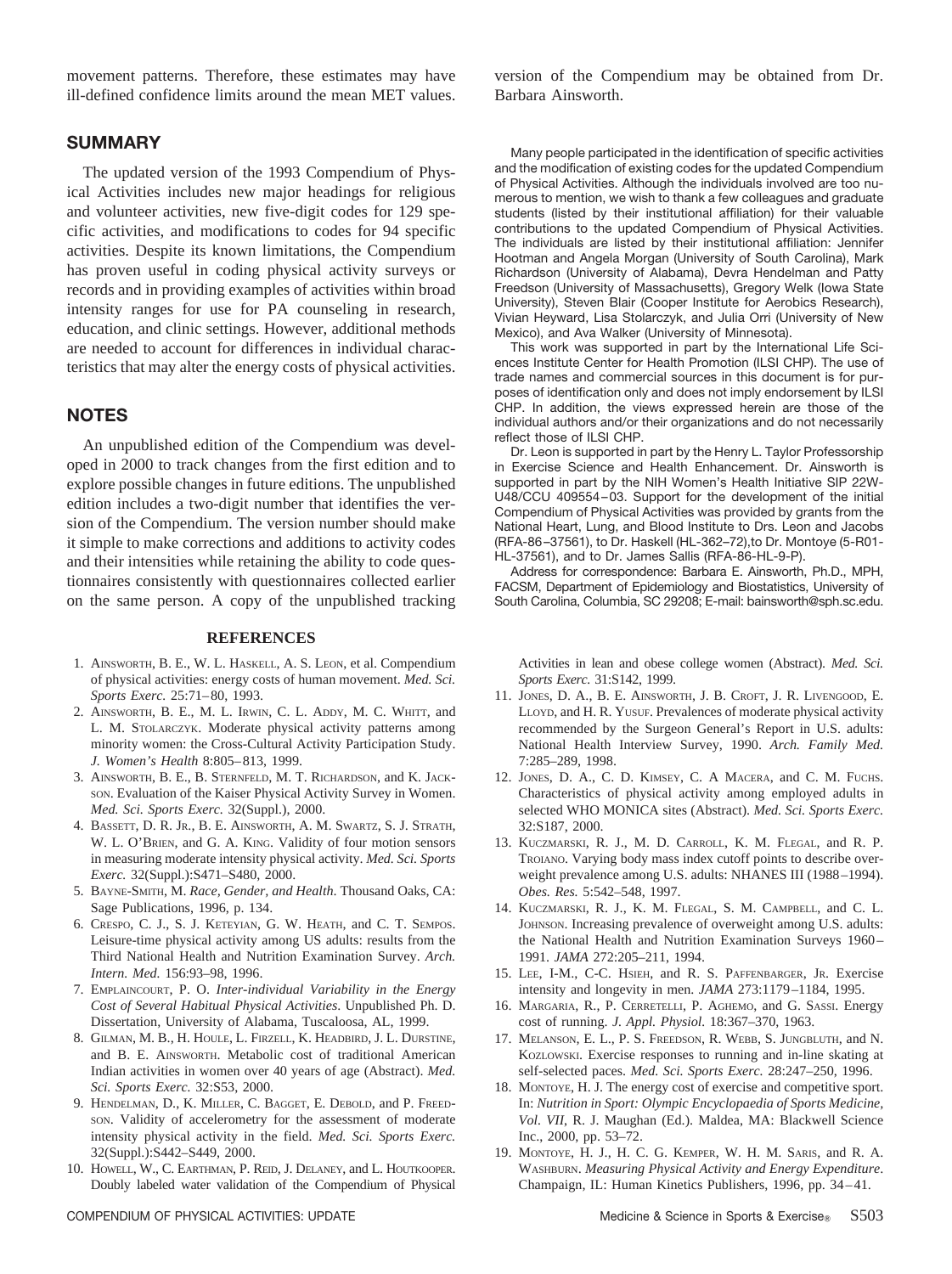- 20. NIEMAN, D. C. *Fitness and Sports Medicine,* 2nd Ed. Palo Alto: Bull Publishing Co., 1995, pp. 685–691.
- 21. NOBLE R. M., and E. T. HOWLEY. The energy requirement of selected tap dance routines. *Res. Q.* 50:438–442, 1979.
- 22. OLSON M. S., H. N. WILLIFORD, D. L. BLESSING, and R. GREAT-HOUSE. The cardiovascular and metabolic effect of bench stepping exercise stepping in females. *Med. Sci. Sports Exerc.* 23:1311– 1318, 1991.
- 23. PATE, R. R., M. PRATT, S. N. BLAIR, et al. Physical activity and public health: a recommendation from the Centers for Disease Control and Prevention and the American College of Sports Medicine. *JAMA* 273:402–407, 1995.
- 24. PATTERSON R., and S. V. FISHER. Cardiovascular stress of crutch walking. *Arch. Phys. Med. Rehabil.* 62:257–260, 1981.
- 25. PEREIRA, M. A., S. J. FITZGERALD, E. W., and GREGG, et al. A collection of physical activity questionnaires for health related research. *Med. Sci. Sports Exerc.* 29:S1–S205, 1997.
- 26. RICHARDSON, M. T., A. S. LEON, D. R. JACOBS, JR., B. E. AINSWORTH, and R. C. SERFASS. Comprehensive evaluation of the Minnesota Leisure Time Physical Activity Questionnaire. *J. Clin. Epidemiol.* 47:271–281, 1994.
- 27. SCHMITZ, M. K. H. *The Interactive and Independent Associations of Physical Activity, Body Weight, and Blood Lipid Levels*. Unpublished Ph. D. Dissertation, University of Minnesota, Minneapolis, MN, 1998.
- 28. SMITH J. F. Energy cost of specific custodial work tasks. *Unpublished Doctoral Dissertation, University of Tennessee* 1975:.
- 29. STRATH S. J., A. M. SWARTZ, D. R. BASSETT, JR., W. L. O'BRIEN, G. A. KING, and B. E. AINSWORTH. Evaluation of heart rate as a method for estimating moderate intensity physical activity. *Med. Sci. Sports Exerc.* 32(Suppl.):S471–S480, 2000.
- 30. SWARTZ, A. M., S. J. STRATH, D. R. BASSETT, JR., W. L. O'BRIEN, G. A. KING, and B. E. AINSWORTH. Estimation of energy expenditure using CSA, Inc. accelerometer hip and wrist sites. *Med. Sci. Sports Exerc.* 32(Suppl.):S450–S456, 2000.
- 31. TAYLOR H. L., D. R. JACOBS JR., B. SCHUKER, J. KNUDSEN, A. S. LEON, and G. DEBACKER. A questionnaire for the assessment of leisure time physical activities. *J. Chronic Dis.* 31:741–755, 1978.
- 32. TOWN G. P., N. SOL, and W. SINNING. The effect of rope skipping rate on energy expenditure of males and females. *Med. Sci. Sports Exerc.* 12:295–298, 1980.
- 33. U. S. DEPARTMENT OF HEALTH AND HUMAN SERVICES. *Physical Activity and Health: A Report of the Surgeon General.* Atlanta, GA: U.S. Department of Health and Human Services, Centers for Disease Control and Prevention, National Center for Chronic Disease Prevention and Health Promotion, 1996, pp. 29–37.
- 34. U. S. DEPARTMENT OF HEALTH AND HUMAN SERVICES, PUBLIC HEALTH SERVICE, CENTERS FOR DISEASE CONTROL AND PREVENTION, NATIONAL CENTER FOR CHRONIC DISEASE PREVENTION AND HUMAN PROMOTION, DIVISION OF NUTRITION AND PHYSICAL ACTIVITY. *Promoting Physical Activity: A Guide for Community Action*. Champaign, IL: Human Kinetics, 1999.
- 35. WELK, G. J., S. N. BLAIR, K. WOOD, S. JONES, and R. W. THOMPSON. A comparative evaluation of three accelerometry-based physical activity monitors. *Med. Sci. Sports Exerc.* 32(Suppl.):S489–S497, 2000.
- 36. WILLIAMS, C. D., J. F. SALLIS, K. J. CALFAS, and R. BURKE. Psychosocial and demographic correlates of television viewing. *Am. J. Health Promot.* 13:207–214, 1999.
- 37. ZENI A. I., M. D. HOFFMAN, and P. S. CLIFFORD. Energy expenditure with indoor exercise machines. *JAMA* 275:1424–1427, 1996.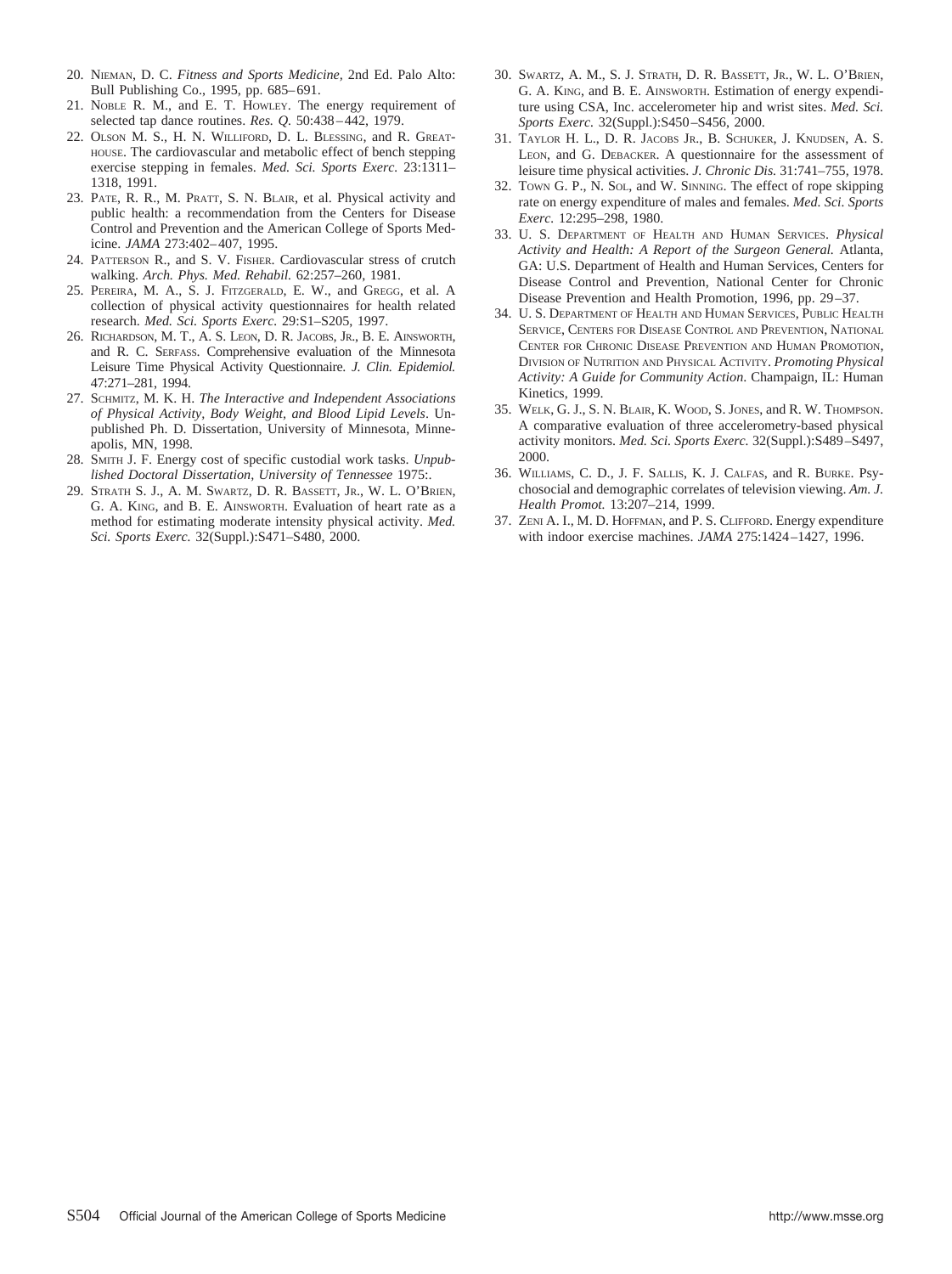| <b>CODE</b> | <b>METS</b> | <b>SPECIFIC ACTIVITY</b> | <b>EXAMPLES</b>                                                                                                             |
|-------------|-------------|--------------------------|-----------------------------------------------------------------------------------------------------------------------------|
| 01009       | 8.5         | bicycling,               | bicycling, BMX or mountain                                                                                                  |
| 01010       | 4.0         | bicycling,               | bicycling, <10 mph, leisure, to work or for pleasure (Taylor Code 115)                                                      |
| 01015       | 8.0         | bicycling,               | bicycling, general                                                                                                          |
| 01020       | 6.0         | bicycling,               | bicycling, 10-11.9 mph, leisure, slow, light effort                                                                         |
| 01030       | 8.0         | bicycling,               | bicycling, 12-13.9 mph, leisure, moderate effort                                                                            |
| 01040       | 10.0        | bicycling,               | bicycling, 14-15.9 mph, racing or leisure, fast, vigorous effort                                                            |
| 01050       | 12.0        | bicycling,               | bicycling, 16-19 mph, racing/not drafting or >19 mph drafting, very fast, racing general                                    |
| 01060       | 16.0        | bicycling,               | bicycling, >20 mph, racing, not drafting                                                                                    |
| 01070       | 5.0         | bicycling,               | unicycling                                                                                                                  |
| 02010       | 7.0         | conditioning exercise,   | bicycling, stationary, general                                                                                              |
| 02011       | 3.0         | conditioning exercise,   | bicycling, stationary, 50 watts, very light effort                                                                          |
| 02012       | 5.5         | conditioning exercise,   | bicycling, stationary, 100 watts, light effort                                                                              |
| 02013       | 7.0         | conditioning exercise,   | bicycling, stationary, 150 watts, moderate effort                                                                           |
| 02014       | 10.5        | conditioning exercise,   | bicycling, stationary, 200 watts, vigorous effort                                                                           |
| 02015       | 12.5        | conditioning exercise,   | bicycling, stationary, 250 watts, very vigorous effort                                                                      |
| 02020       | 8.0         | conditioning exercise,   | calisthenics (e.g. pushups, situps, pullups, jumping jacks), heavy, vigorous effort                                         |
| 02030       | 3.5         | conditioning exercise,   | calisthenics, home exercise, light or moderate effort, general (example: back exercises), going up &                        |
|             |             |                          | down from floor (Taylor Code 150)                                                                                           |
| 02040       | 8.0         | conditioning exercise,   | circuit training, including some aerobic movement with minimal rest, general                                                |
| 02050       | 6.0         | conditioning exercise,   | weight lifting (free weight, nautilus or universal-type), power lifting or body building, vigorous effort (Taylor Code 210) |
| 02060       | 5.5         | conditioning exercise,   | health club exercise, general (Taylor Code 160)                                                                             |
| 02065       | 9.0         | conditioning exercise,   | stair-treadmill ergometer, general                                                                                          |
| 02070       | 7.0         | conditioning exercise,   | rowing, stationary ergometer, general                                                                                       |
| 02071       | 3.5         | conditioning exercise,   | rowing, stationary, 50 watts, light effort                                                                                  |
| 02072       | 7.0         | conditioning exercise,   | rowing, stationary, 100 watts, moderate effort                                                                              |
| 02073       | 8.5         | conditioning exercise,   | rowing, stationary, 150 watts, vigorous effort                                                                              |
| 02074       | 12.0        | conditioning exercise,   | rowing, stationary, 200 watts, very vigorous effort                                                                         |
| 02080       | 7.0         | conditioning exercise,   | ski machine, general                                                                                                        |
| 02090       | 6.0         | conditioning exercise,   | slimnastics, jazzercise                                                                                                     |
| 02100       | $2.5\,$     | conditioning exercise,   | stretching, hatha yoga                                                                                                      |
| 02101       | 2.5         |                          |                                                                                                                             |
|             |             | conditioning exercise,   | mild stretching                                                                                                             |
| 02110       | 6.0         | conditioning exercise,   | teaching aerobic exercise class                                                                                             |
| 02120       | 4.0         | conditioning exercise,   | water aerobics, water calisthenics                                                                                          |
| 02130       | 3.0         | conditioning exercise,   | weight lifting (free, nautilus or universal-type), light or moderate effort, light workout, general                         |
| 02135       | 1.0         | conditioning exercise,   | whirlpool, sitting                                                                                                          |
| 03010       | 4.8         | dancing,                 | ballet or modern, twist, jazz, tap, jitterbug                                                                               |
| 03015       | 6.5         | dancing,                 | aerobic, general                                                                                                            |
| 03016       | 8.5         | dancing,                 | aerobic, step, with $6 - 8$ inch step                                                                                       |
| 03017       | 10.0        | dancing,                 | aerobic, step, with $10 - 12$ inch step                                                                                     |
| 03020       | 5.0         | dancing,                 | aerobic, low impact                                                                                                         |
| 03021       | 7.0         | dancing,                 | aerobic, high impact                                                                                                        |
| 03025       | 4.5         | dancing,                 | general, Greek, Middle Eastern, hula, flamenco, belly, swing                                                                |
| 03030       | 5.5         | dancing,                 | ballroom, fast (Taylor Code 125)                                                                                            |
| 03031       | 4.5         | dancing,                 | ballroom, fast (disco, folk, square), line dancing, Irish step dancing, polka, contra, country                              |
| 03040       | 3.0         | dancing,                 | ballroom, slow (e.g. waltz, foxtrot, slow dancing), samba, tango, 19th C, mambo, chacha                                     |
| 03050       | 5.5         | dancing,                 | Anishinaabe Jingle Dancing or other traditional American Indian dancing                                                     |
| 04001       | 3.0         | fishing and hunting,     | fishing, general                                                                                                            |

| Figure 1—Appendix 1. Updated Compendium of Physical Activities. |
|-----------------------------------------------------------------|
|-----------------------------------------------------------------|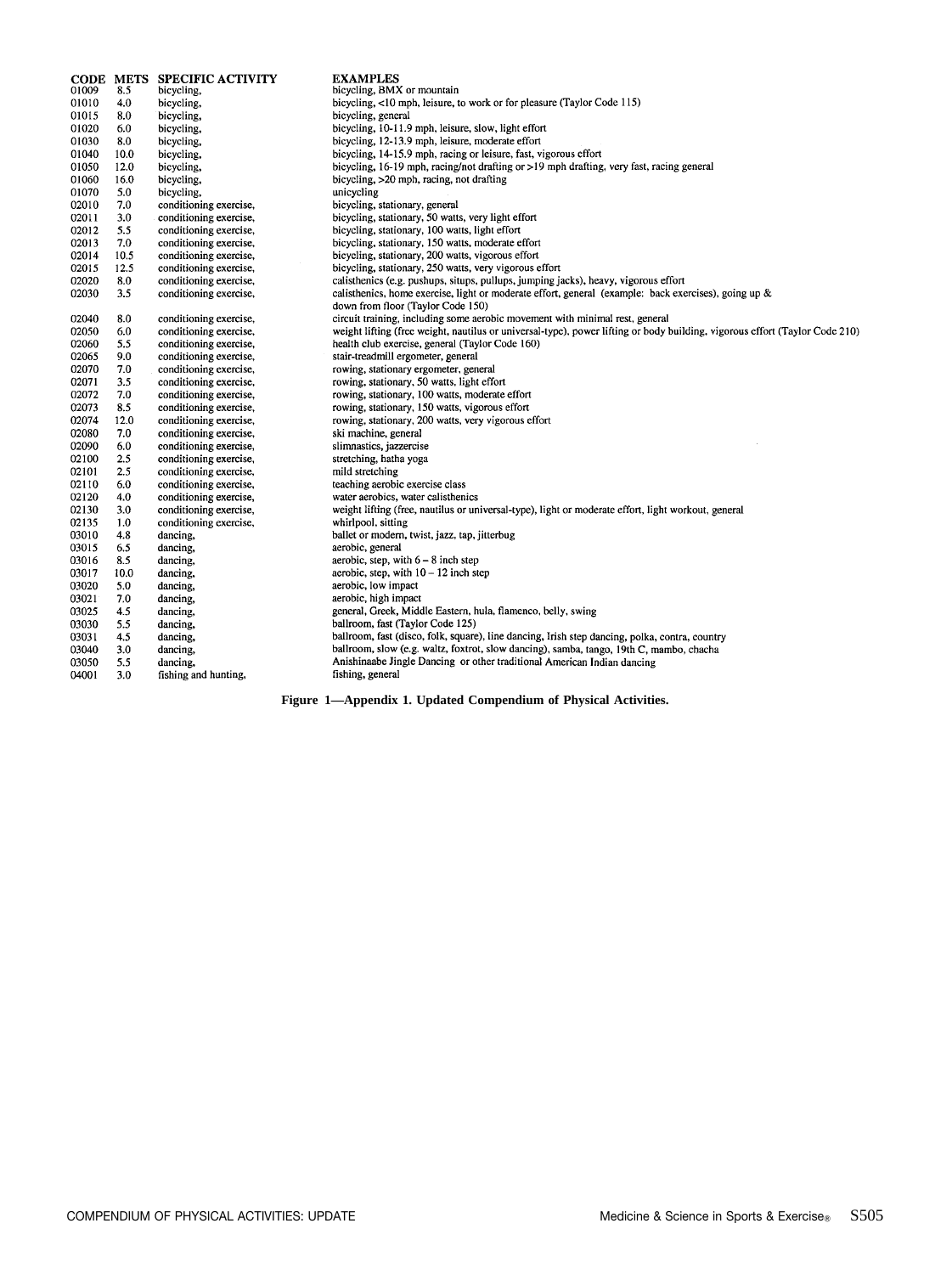|       |     | CODE METS SPECIFIC ACTIVITY | <b>EXAMPLES</b>                                                                                                 |
|-------|-----|-----------------------------|-----------------------------------------------------------------------------------------------------------------|
| 04010 | 4.0 | fishing and hunting,        | digging worms, with shovel                                                                                      |
| 04020 | 4.0 | fishing and hunting,        | fishing from river bank and walking                                                                             |
| 04030 | 2.5 | fishing and hunting,        | fishing from boat, sitting                                                                                      |
| 04040 | 3.5 | fishing and hunting,        | fishing from river bank, standing (Taylor Code 660)                                                             |
| 04050 | 6.0 | fishing and hunting,        | fishing in stream, in waders (Taylor Code 670)                                                                  |
| 04060 | 2.0 | fishing and hunting,        | fishing, ice, sitting                                                                                           |
| 04070 | 2.5 | fishing and hunting,        | hunting, bow and arrow or crossbow                                                                              |
| 04080 | 6.0 | fishing and hunting,        | hunting, deer, elk, large game (Taylor Code 170)                                                                |
| 04090 | 2.5 | fishing and hunting,        | hunting, duck, wading                                                                                           |
| 04100 | 5.0 | fishing and hunting,        | hunting, general                                                                                                |
| 04110 | 60  | fishing and hunting,        | hunting, pheasants or grouse (Taylor Code 680)                                                                  |
| 04120 | 5.0 | fishing and hunting,        | hunting, rabbit, squirrel, prairie chick, raccoon, small game (Taylor Code 690)                                 |
| 04130 | 2.5 | fishing and hunting,        | pistol shooting or trap shooting, standing                                                                      |
| 05010 | 3.3 | home activities.            | carpet sweeping, sweeping floors                                                                                |
| 05020 | 3.0 | home activities,            | cleaning, heavy or major (e.g. wash car, wash windows, clean garage), vigorous effort                           |
| 05021 | 3.5 | home activities,            | mopping                                                                                                         |
| 05025 | 2.5 | home activities,            | multiple household tasks all at once, light effort                                                              |
| 05026 | 3.5 | home activities,            | multiple household tasks all at once, moderate effort                                                           |
| 05027 | 4.0 | home activities.            | multiple household tasks all at once, vigorous effort                                                           |
| 05030 | 3.0 | home activities.            | cleaning, house or cabin, general                                                                               |
| 05040 | 2.5 | home activities,            | cleaning, light (dusting, straightening up, changing linen, carrying out trash)                                 |
| 05041 | 2.3 | home activities,            | wash dishes - standing or in general (not broken into stand/walk components)                                    |
| 05042 | 2.5 | home activities,            | wash dishes; clearing dishes from table – walking                                                               |
| 05043 | 3.5 | home activities,            | vacuuming                                                                                                       |
| 05045 | 6.0 | home activities,            | butchering animals                                                                                              |
| 05050 | 2.0 | home activities,            | cooking or food preparation - standing or sitting or in general (not broken into stand/walk components), manual |
|       |     |                             | appliances                                                                                                      |
| 05051 | 2.5 | home activities,            | serving food, setting table - implied walking or standing                                                       |
| 05052 | 2.5 | home activities.            | cooking or food preparation - walking                                                                           |
| 05053 | 2.5 | home activities,            | feeding animals                                                                                                 |
| 05055 | 2.5 | home activities.            | putting away groceries (e.g. carrying groceries, shopping without a grocery cart), carrying packages            |
| 05056 | 7.5 | home activities.            | carrying groceries upstairs                                                                                     |
| 05057 | 3.0 | home activities,            | cooking Indian bread on an outside stove                                                                        |
| 05060 | 2.3 | home activities,            | food shopping with or without a grocery cart, standing or walking                                               |
| 05065 | 2.3 | home activities,            | non-food shopping, standing or walking                                                                          |
| 05070 | 2.3 | home activities,            | ironing                                                                                                         |
| 05080 | 1.5 | home activities,            | sitting - knitting, sewing, lt. wrapping (presents)                                                             |
| 05090 | 2.0 | home activities.            | implied standing - laundry, fold or hang clothes, put clothes in washer or dryer, packing suitcase              |
| 05095 | 2.3 | home activities,            | implied walking - putting away clothes, gathering clothes to pack, putting away laundry                         |
| 05100 | 2.0 | home activities.            | making bed                                                                                                      |
| 05110 | 5.0 | home activities,            | maple syruping/sugar bushing (including carrying buckets, carrying wood)                                        |
| 05120 | 6.0 | home activities,            | moving furniture, household items, carrying boxes                                                               |
| 05130 | 3.8 | home activities,            | scrubbing floors, on hands and knees, scrubbing bathroom, bathtub                                               |
| 05140 | 4.0 | home activities,            | sweeping garage, sidewalk or outside of house                                                                   |
| 05146 | 3.5 | home activities,            | standing - packing/unpacking boxes, occasional lifting of household items light - moderate effort               |
| 05147 | 3.0 | home activities,            | implied walking - putting away household items - moderate effort                                                |
| 05148 | 2.5 | home activities,            | watering plants                                                                                                 |
| 05149 | 2.5 | home activities,            | building a fire inside                                                                                          |
| 05150 | 9.0 | home activities,            | moving household items upstairs, carrying boxes or furniture                                                    |
| 05160 | 2.0 | home activities.            | standing - light (pump gas, change light bulb, etc.)                                                            |
| 05165 | 3.0 | home activities.            | walking - light, non-cleaning (readying to leave, shut/lock doors, close windows, etc.)                         |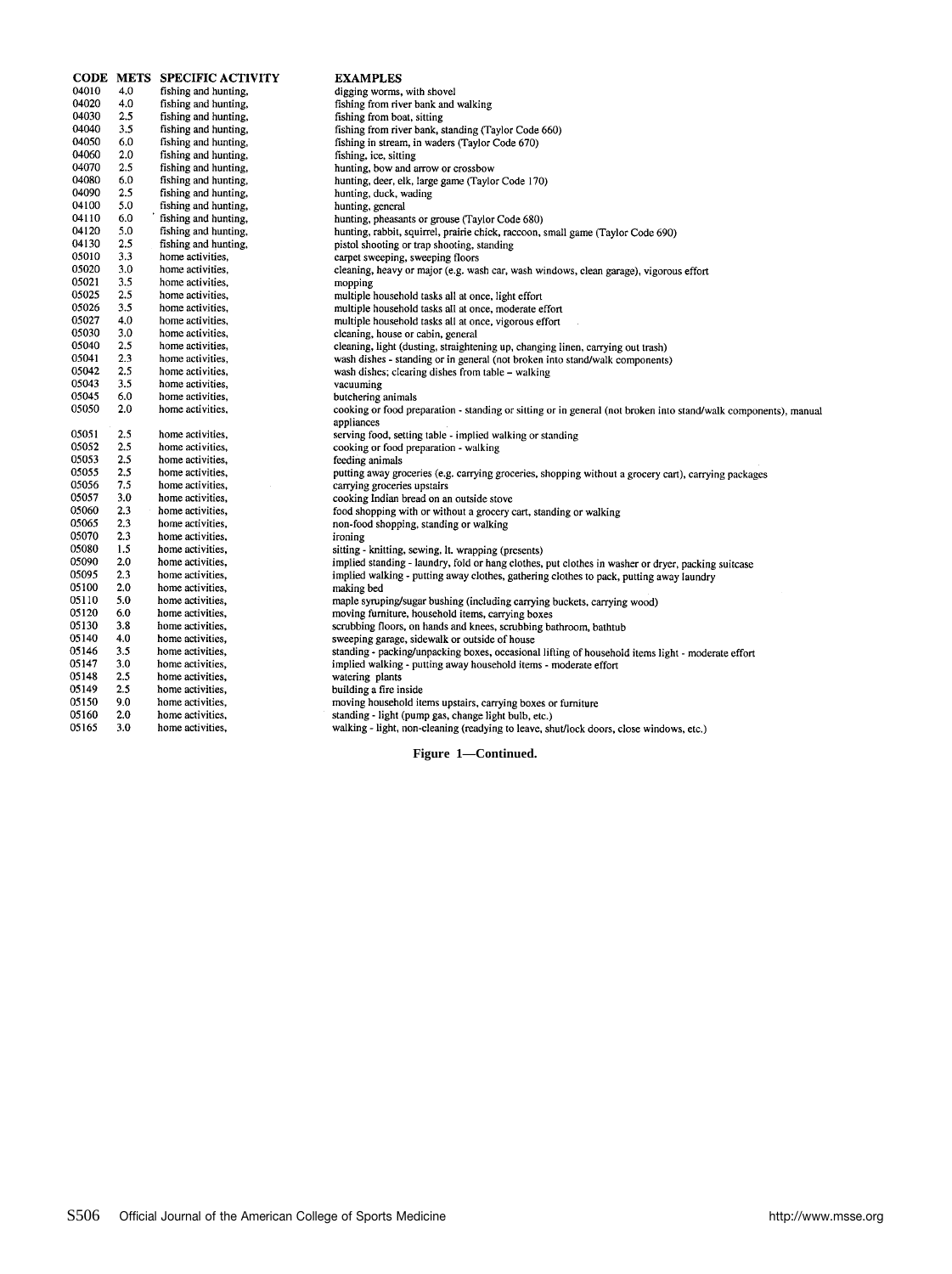|       |     | CODE METS SPECIFIC ACTIVITY | <b>EXAMPLES</b>                                                                                                        |
|-------|-----|-----------------------------|------------------------------------------------------------------------------------------------------------------------|
| 05170 | 2.5 | home activities.            | sitting - playing with child(ren) – light, only active periods                                                         |
| 05171 | 2.8 | home activities,            | standing - playing with child(ren) - light, only active periods                                                        |
| 05175 | 4.0 | home activities,            | walk/run - playing with child(ren) - moderate, only active periods                                                     |
| 05180 | 5.0 | home activities.            | walk/run - playing with child(ren) – vigorous, only active periods                                                     |
| 05181 | 3.0 | home activities,            | carrying small children                                                                                                |
| 05185 | 2.5 | home activities,            | child care: sitting/kneeling - dressing, bathing, grooming, feeding, occasional lifting of child-light effort, general |
| 05186 | 3.0 | home activities,            | child care: standing - dressing, bathing, grooming, feeding, occasional lifting of child-light effort                  |
| 05187 | 4.0 | home activities,            | elder care, disabled adult, only active periods                                                                        |
| 05188 | 1.5 | home activities,            | reclining with baby                                                                                                    |
| 05190 | 2.5 | home activities,            | sit, play ing with animals, light, only active periods                                                                 |
| 05191 | 2.8 | home activities,            | stand, playing with animals, light, only active periods                                                                |
| 05192 | 2.8 | home activities,            | walk/run, playing with animals, light, only active periods                                                             |
| 05193 | 4.0 | home activities,            | walk/run, playing with animals, moderate, only active periods                                                          |
| 05194 | 5.0 | home activities,            | walk/run, playing with animals, vigorous, only active periods                                                          |
| 05195 | 3.5 | home activities,            | standing - bathing dog                                                                                                 |
| 06010 | 3.0 | home repair,                | airplane repair                                                                                                        |
| 06020 | 4.0 | home repair,                | automobile body work                                                                                                   |
| 06030 | 3.0 | home repair,                | automobile repair                                                                                                      |
| 06040 | 3.0 | home repair,                | carpentry, general, workshop (Taylor Code 620)                                                                         |
| 06050 | 6.0 | home repair,                | carpentry, outside house, installing rain gutters, building a fence, (Taylor Code 640)                                 |
| 06060 | 4.5 | home repair,                | carpentry, finishing or refinishing cabinets or furniture                                                              |
| 06070 | 7.5 | home repair,                | carpentry, sawing hardwood                                                                                             |
| 06080 | 5.0 | home repair,                | caulking, chinking log cabin                                                                                           |
| 06090 | 4.5 | home repair,                | caulking, except log cabin                                                                                             |
| 06100 | 5.0 | home repair,                | cleaning gutters                                                                                                       |
| 06110 | 5.0 | home repair,                | excavating garage                                                                                                      |
| 06120 | 5.0 | home repair,                | hanging storm windows                                                                                                  |
| 06130 | 4.5 | home repair,                | laying or removing carpet                                                                                              |
| 06140 | 4.5 | home repair,                | laying tile or linoleum, repairing appliances                                                                          |
| 06150 | 5.0 | home repair,                | painting, outside home (Taylor Code 650)                                                                               |
| 06160 | 3.0 | home repair,                | painting, papering, plastering, scraping, inside house, hanging sheet rock, remodeling                                 |
| 06165 | 4.5 | home repair,                | painting, (Taylor Code 630)                                                                                            |
| 06170 | 3.0 | home repair,                | put on and removal of tarp - sailboat                                                                                  |
| 06180 | 6.0 | home repair,                | roofing                                                                                                                |
| 06190 | 4.5 | home repair,                | sanding floors with a power sander                                                                                     |
| 06200 | 4.5 | home repair,                | scraping and painting sailboat or powerboat                                                                            |
| 06210 | 5.0 | home repair,                | spreading dirt with a shovel                                                                                           |
| 06220 | 4.5 | home repair,                | washing and waxing hull of sailboat, car, powerboat, airplane                                                          |
| 06230 | 4.5 | home repair,                | washing fence, painting fence                                                                                          |
| 06240 | 3.0 | home repair,                | wiring, plumbing                                                                                                       |
| 07010 | 1.0 | inactivity, quiet           | lying quietly and watching television                                                                                  |
| 07011 | 1.0 | inactivity, quiet           | lying quietly, doing nothing, lying in bed awake, listening to music (not talking or reading)                          |
| 07020 | 1.0 | inactivity, quiet           | sitting quietly and watching television                                                                                |
| 07021 | 1.0 | inactivity, quiet           | sitting quietly, sitting smoking, listening to music (not talking or reading), watching a movie in a theater           |
| 07030 | 0.9 | inactivity, quiet           | sleeping                                                                                                               |
| 07040 | 1.2 | inactivity, quiet           | standing quietly (standing in a line)                                                                                  |
| 07050 | 1.0 | inactivity, light           | reclining - writing                                                                                                    |
| 07060 | 1.0 | inactivity, light           | reclining - talking or talking on phone                                                                                |
| 07070 | 1.0 | inactivity, light           | reclining - reading                                                                                                    |
| 07075 | 1.0 | inactivity, light           | meditating                                                                                                             |
| 08010 | 5.0 | lawn and garden,            | carrying, loading or stacking wood, loading/unloading or carrying lumber                                               |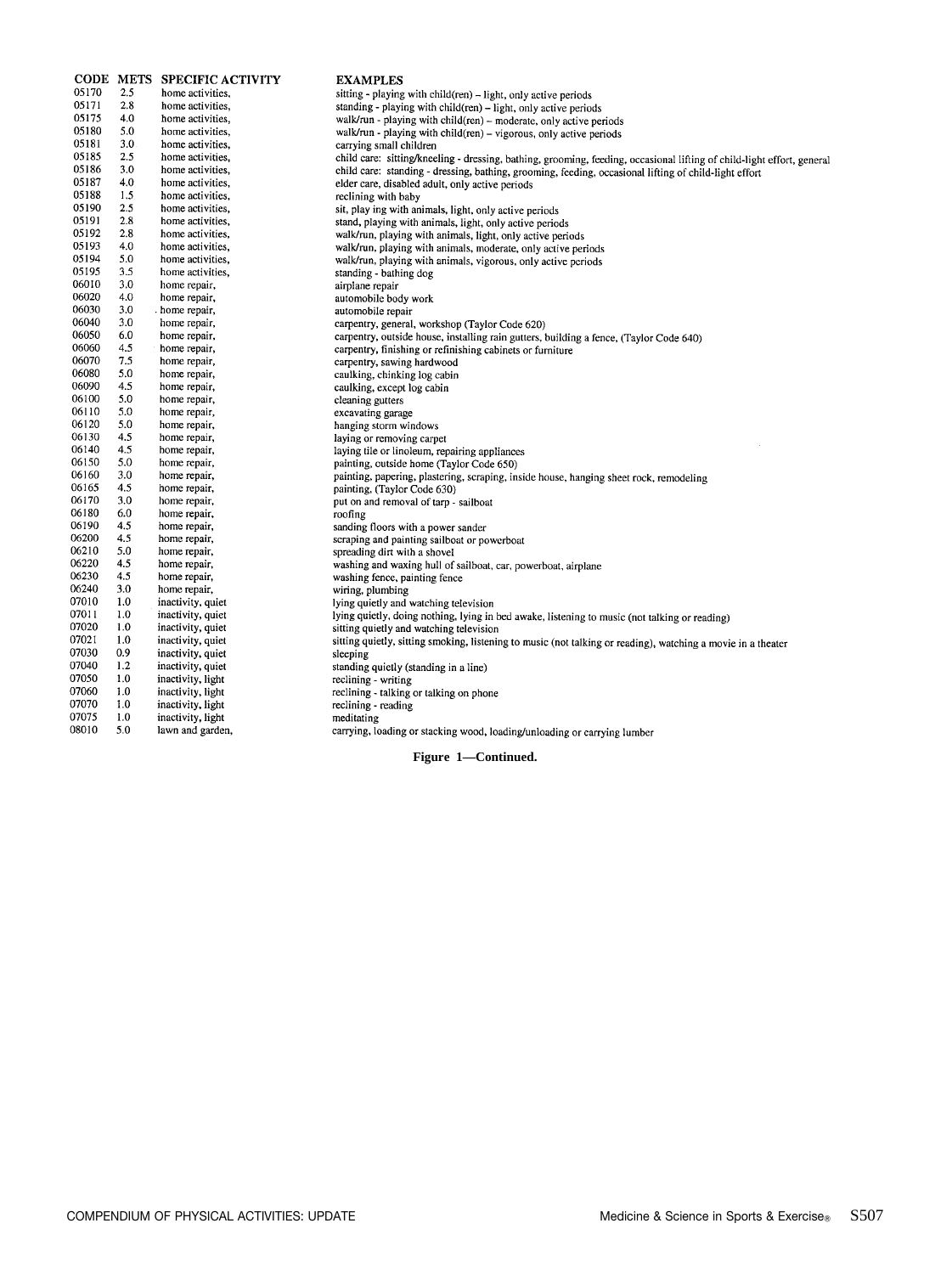| <b>CODE METS</b> |     | <b>SPECIFIC ACTIVITY</b> | <b>EXAMPLES</b>                                                                  |
|------------------|-----|--------------------------|----------------------------------------------------------------------------------|
| 08020            | 6.0 | lawn and garden,         | chopping wood, splitting logs                                                    |
| 08030            | 5.0 | lawn and garden,         | clearing land, hauling branches, wheelbarrow chores                              |
| 08040            | 5.0 | lawn and garden,         | digging sandbox                                                                  |
| 08050            | 5.0 | lawn and garden,         | digging, spading, filling garden, composting, (Taylor Code 590)                  |
| 08060            | 6.0 | lawn and garden,         | gardening with heavy power tools, tilling a garden, chain saw                    |
| 08080            | 5.0 | lawn and garden,         | laying crushed rock                                                              |
| 08090            | 5.0 | lawn and garden,         | laying sod                                                                       |
| 08095            | 5.5 | lawn and garden,         | mowing lawn, general                                                             |
| 08100            | 2.5 | lawn and garden,         | mowing lawn, riding mower (Taylor Code 550)                                      |
| 08110            | 6.0 | lawn and garden,         | mowing lawn, walk, hand mower (Taylor Code 570)                                  |
| 08120            | 5.5 | lawn and garden,         | mowing lawn, walk, power mower                                                   |
| 08125            | 4.5 | lawn and garden,         | mowing lawn, power mower (Taylor Code 590)                                       |
| 08130            | 4.5 | lawn and garden,         | operating snow blower, walking                                                   |
| 08140            | 4,5 | lawn and garden,         | planting seedlings, shrubs                                                       |
| 08150            | 45  | lawn and garden,         | planting trees                                                                   |
| 08160            | 4.3 | lawn and garden,         | raking lawn                                                                      |
| 08165            | 4.0 | lawn and garden,         | raking lawn (Taylor Code 600)                                                    |
| 08170            | 4.0 | lawn and garden,         | raking roof with snow rake                                                       |
| 08180            | 3.0 | lawn and garden,         | riding snow blower                                                               |
| 08190            | 4.0 | lawn and garden,         | sacking grass, leaves                                                            |
| 08200            | 6.0 | lawn and garden,         | shoveling snow, by hand (Taylor Code 610)                                        |
| 08210            | 4.5 | lawn and garden,         | trimming shrubs or trees, manual cutter                                          |
| 08215            | 3.5 | lawn and garden,         | trimming shrubs or trees, power cutter, using leaf blower, edger                 |
| 08220            | 2.5 | lawn and garden,         | walking, applying fertilizer or seeding a lawn                                   |
| 08230            | 1.5 | lawn and garden,         | watering lawn or garden, standing or walking                                     |
| 08240            | 4.5 | lawn and garden,         | weeding, cultivating garden (Taylor Code 580)                                    |
| 08245            | 4.0 | lawn and garden,         | gardening, general                                                               |
| 08246            | 3.0 | lawn and garden,         | picking fruit off trees, picking fruits/vegetables, moderate effort              |
| 08250            | 3.0 | lawn and garden,         | implied walking/standing - picking up yard, light, picking flowers or vegetables |
| 08251            | 3.0 | lawn and garden,         | walking, gathering gardening tools                                               |
| 09010            | 1,5 | miscellaneous,           | sitting - card playing, playing board games                                      |
| 09020            | 2.3 | miscellaneous,           | standing - drawing (writing), casino gambling, duplicating machine               |
| 09030            | 1.3 | miscellaneous,           | sitting - reading, book, newspaper, etc.                                         |
| 09040            | 1.8 | miscellaneous,           | sitting - writing, desk work, typing                                             |
| 09050            | 1.8 | miscellaneous.           | standing - talking or talking on the phone                                       |
| 09055            | 1.5 | miscellaneous.           | sitting - talking or talking on the phone                                        |
| 09060            | 1.8 | miscellaneous,           | sitting - studying, general, including reading and/or writing                    |
| 09065            | 1.8 | miscellaneous,           | sitting - in class, general, including note-taking or class discussion           |
| 09070            | 1.8 | miscellaneous,           | standing - reading                                                               |
| 09071            | 2.0 | miscellaneous,           | standing - miscellaneous                                                         |
| 09075            | 1.5 | miscellaneous,           | sitting - arts and crafts, light effort                                          |
| 09080            | 2.0 | miscellaneous.           | sitting - arts and crafts, moderate effort                                       |
| 09085            | 1.8 | miscellaneous,           | standing - arts and crafts, light effort                                         |
| 09090            | 3.0 | miscellaneous,           | standing - arts and crafts, moderate effort                                      |
| 09095            | 3.5 | miscellaneous,           | standing - arts and crafts, vigorous effort                                      |
| 09100            | 1.5 | miscellaneous,           | retreat/family reunion activities involving sitting, relaxing, talking, eating   |
| 09105            | 2.0 | miscellaneous.           | touring/traveling/vacation involving walking and riding                          |
| 09110            | 2.5 | miscellaneous,           | camping involving standing, walking, sitting, light-to-moderate effort           |
| 09115            | 1.5 | miscellaneous,           | sitting at a sporting event, spectator                                           |
| 10010            | 1.8 | music playing,           | accordion                                                                        |
| 10020            | 2.0 | music playing,           | cello                                                                            |
|                  |     |                          |                                                                                  |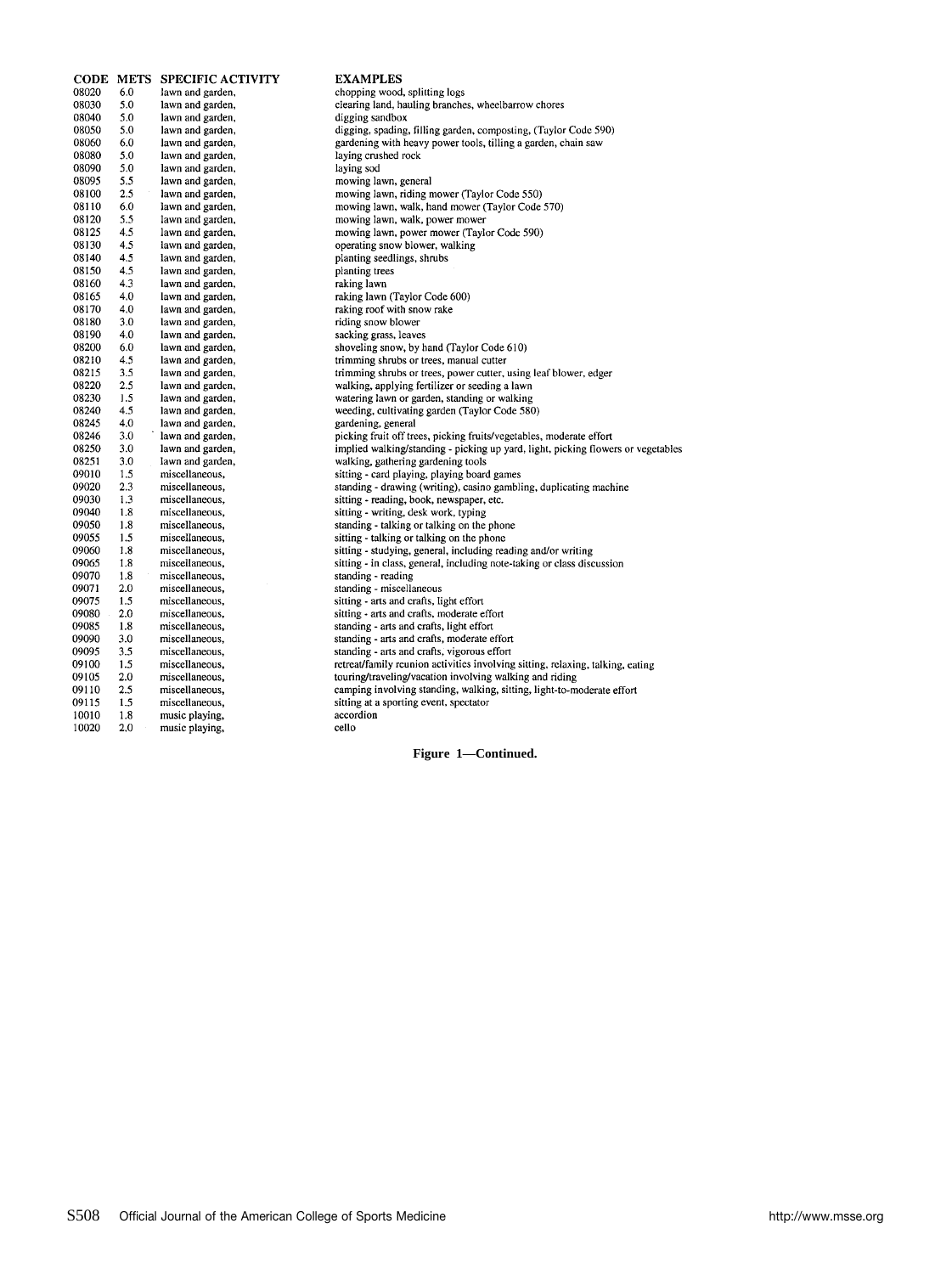|       | <b>CODE METS</b> | <b>SPECIFIC ACTIVITY</b> | <b>EXAMPLES</b>                                                                                             |
|-------|------------------|--------------------------|-------------------------------------------------------------------------------------------------------------|
| 10030 | 2.5              | music playing,           | conducting                                                                                                  |
| 10040 | 4.0              | music playing,           | drums                                                                                                       |
| 10050 | 2.0              | music playing,           | flute (sitting)                                                                                             |
| 10060 | 2.0              | music playing,           | horn                                                                                                        |
| 10070 | 2.5              | music playing,           | piano or organ                                                                                              |
| 10080 | 3.5              | music playing,           | trombone                                                                                                    |
| 10090 | $2.5\,$          | music playing,           | trumpet                                                                                                     |
| 10100 | 2.5              | music playing,           | violin                                                                                                      |
| 10110 | 2.0              | music playing,           | woodwind                                                                                                    |
| 10120 | 2.0              | music playing.           | guitar, classical, folk (sitting)                                                                           |
| 10125 | 3.0              | music playing,           | guitar, rock and roll band (standing)                                                                       |
| 10130 | 4.0              | music playing,           | marching band, playing an instrument, baton twirling (walking)                                              |
| 10135 | 3.5              | music playing,           | marching band, drum major (walking)                                                                         |
| 11010 | 4.0              | occupation,              | bakery, general, moderate effort                                                                            |
| 11015 | 2.5              | occupation,              | bakery, light effort                                                                                        |
| 11020 | 2.3              | occupation,              | bookbinding                                                                                                 |
| 11030 | 6.0              | occupation,              | building road (including hauling debris, driving heavy machinery)                                           |
| 11035 | 2.0              | occupation,              | building road, directing traffic (standing)                                                                 |
| 11040 | 3.5              | occupation,              | carpentry, general                                                                                          |
| 11050 | 8.0              | occupation,              | carrying heavy loads, such as bricks                                                                        |
| 11060 | 8.0              | occupation,              | carrying moderate loads up stairs, moving boxes (16-40 pounds)                                              |
| 11070 | 2.5              | occupation,              | chambermaid, making bed (nursing)                                                                           |
| 11080 | 6.5              | occupation,              | coal mining, drilling coal, rock                                                                            |
| 11090 | 6.5              | occupation,              | coal mining, erecting supports                                                                              |
| 11100 | 6.0              | occupation,              | coal mining, general                                                                                        |
| 11110 | 7.0              | occupation,              | coal mining, shoveling coal                                                                                 |
| 11120 | 5.5              | occupation,              | construction, outside, remodeling                                                                           |
| 11121 | 3.0              | occupation,              | custodial work - buffing the floor with electric buffer                                                     |
| 11122 | 2.5              | occupation,              | custodial work - cleaning sink and toilet, light effort                                                     |
| 11123 | 2.5              | occupation,              | custodial work - dusting, light effort                                                                      |
| 11124 | 4.0              | occupation,              | custodial work - feathering arena floor, moderate effort                                                    |
| 11125 | 3.5              | occupation,              | custodial work - general cleaning, moderate effort                                                          |
| 11126 | 3.5              | occupation,              | custodial work - mopping, moderate effort                                                                   |
| 11127 | 3.0              | occupation,              | custodial work - take out trash, moderate effort                                                            |
| 11128 | 2.5              | occupation,              | custodial work - vacuuming, light effort                                                                    |
| 11129 | 3.0              | occupation,              | custodial work - vacuuming, moderate effort                                                                 |
| 11130 | 3.5              | occupation,              | electrical work, plumbing                                                                                   |
| 11140 | 8.0              | occupation,              | farming, baling hay, cleaning barn, poultry work, vigorous effort                                           |
| 11150 | 3.5              | occupation,              | farming, chasing cattle, non-strenuous (walking), moderate effort                                           |
| 11151 | 4.0              | occupation,              | farming, chasing cattle or other livestock on horseback, moderate effort                                    |
| 11152 | 2.0              | occupation,              | farming, chasing cattle or other livestock, driving, light effort                                           |
| 11160 | 2.5              | occupation,              | farming, driving harvester, cutting hay, irrigation work                                                    |
| 11170 | 2.5              | occupation,              | farming, driving tractor                                                                                    |
| 11180 | 4.0              | occupation,              | farming, feeding small animals                                                                              |
| 11190 | 4.5              | occupation,              | farming, feeding cattle, horses                                                                             |
| 11191 | 4.5              | occupation,              | farming, hauling water for animals, general hauling water                                                   |
| 11192 | 6.0              | occupation,              | farming, taking care of animals (grooming, brushing, shearing sheep, assisting with birthing, medical care, |
|       |                  |                          | branding)                                                                                                   |
| 11200 | 8.0              | occupation,              | farming, forking straw bales, cleaning corral or barn, vigorous effort                                      |
| 11210 | 3.0              | occupation,              | farming, milking by hand, moderate effort                                                                   |
| 11220 | 1.5              | occupation,              | farming, milking by machine, light effort                                                                   |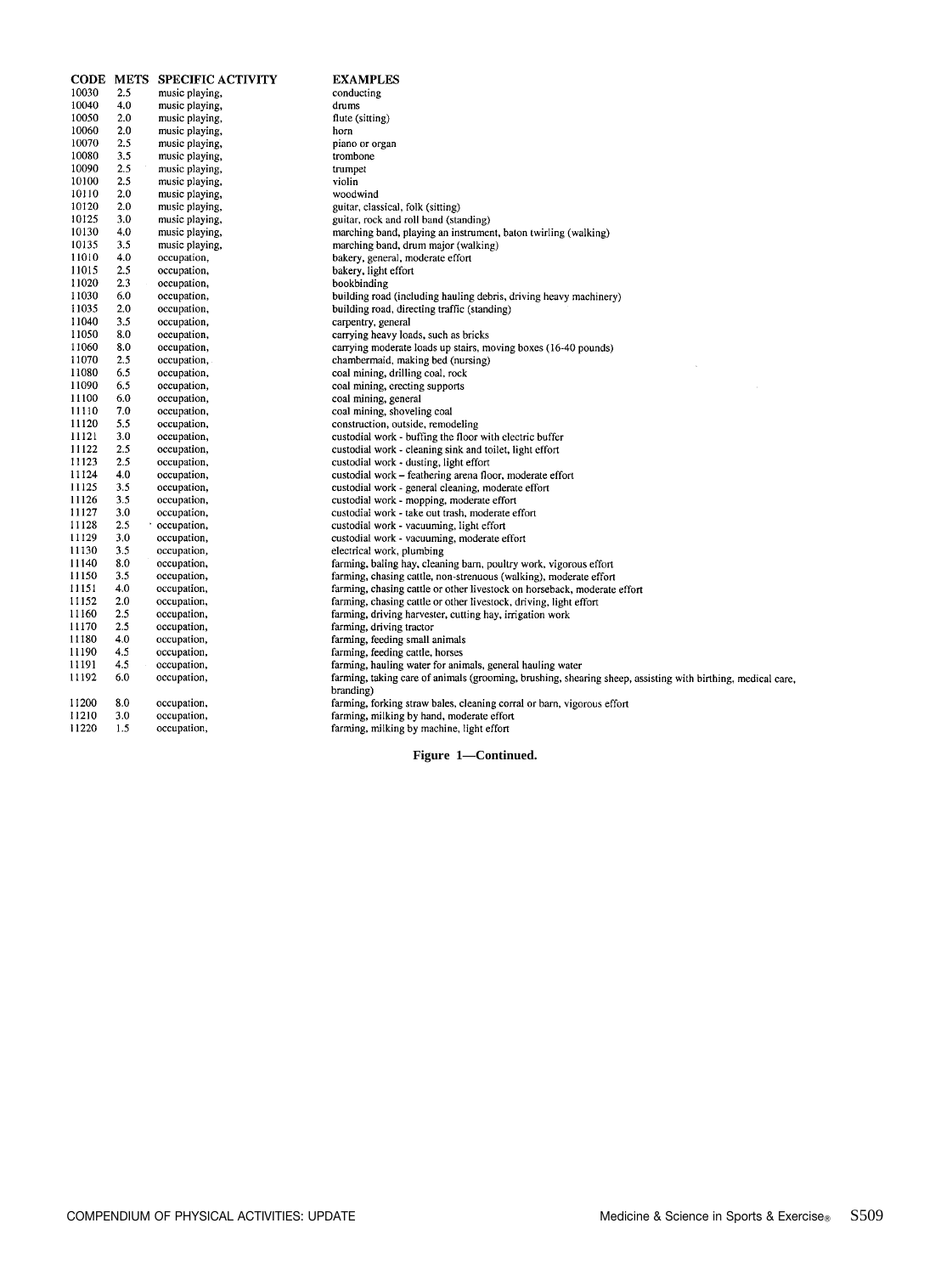| 11230<br>farming, shoveling grain, moderate effort<br>5.5<br>occupation,<br>12.0<br>11240<br>fire fighter, general<br>occupation,<br>11245<br>11.0<br>fire fighter, climbing ladder with full gear<br>occupation,<br>11246<br>8.0<br>fire fighter, hauling hoses on ground<br>occupation,<br>11250<br>17.0<br>forestry, ax chopping, fast<br>occupation,<br>11260<br>5.0<br>forestry, ax chopping, slow<br>occupation,<br>11270<br>7.0<br>forestry, barking trees<br>occupation,<br>11280<br>11.0<br>occupation,<br>forestry, carrying logs<br>11290<br>8.0<br>forestry, felling trees<br>occupation,<br>11300<br>8.0<br>occupation,<br>forestry, general<br>11310<br>5.0<br>occupation,<br>forestry, hoeing<br>11320<br>6.0<br>occupation,<br>forestry, planting by hand<br>11330<br>7.0<br>occupation,<br>forestry, sawing by hand<br>11340<br>4.5<br>occupation,<br>forestry, sawing, power<br>11350<br>9.0<br>forestry, trimming trees<br>occupation,<br>11360<br>4.0<br>forestry, weeding<br>occupation,<br>11370<br>4.5<br>occupation,<br>furriery<br>11380<br>6.0<br>occupation,<br>horse grooming<br>11390<br>8.0<br>horse racing, galloping<br>occupation,<br>11400<br>6.5<br>occupation,<br>horse racing, trotting<br>11410<br>2.6<br>occupation,<br>horse racing, walking<br>11420<br>3.5<br>occupation,<br>locksmith<br>11430<br>2.5<br>machine tooling, machining, working sheet metal<br>occupation,<br>11440<br>3.0<br>machine tooling, operating lathe<br>occupation,<br>11450<br>machine tooling, operating punch press<br>5.0<br>occupation,<br>11460<br>4.0<br>occupation,<br>machine tooling, tapping and drilling<br>11470<br>3.0<br>machine tooling, welding<br>occupation,<br>11480<br>7.0<br>masonry, concrete<br>occupation,<br>11485<br>4.0<br>masseur, masseuse (standing)<br>occupation,<br>moving, pushing heavy objects, 75 lbs or more (desks, moving van work)<br>11490<br>7.5<br>occupation,<br>11495<br>12.0<br>occupation,<br>skindiving or SCUBA diving as a frogman (Navy Seal)<br>11500<br>$2.5\,$<br>operating heavy duty equipment/automated, not driving<br>occupation,<br>11510<br>4.5<br>orange grove work<br>occupation,<br>11520<br>2.3<br>printing (standing)<br>occupation,<br>11525<br>2.5<br>police, directing traffic (standing)<br>occupation,<br>11526<br>2.0<br>occupation,<br>police, driving a squad car (sitting)<br>11527<br>1.3<br>police, riding in a squad car (sitting)<br>occupation,<br>11528<br>4.0<br>police, making an arrest (standing)<br>occupation,<br>11530<br>2.5<br>shoe repair, general<br>occupation,<br>11540<br>8.5<br>occupation,<br>shoveling, digging ditches<br>11550<br>9.0<br>shoveling, heavy (more than 16 pounds/minute)<br>occupation,<br>11560<br>$6.0^{\circ}$<br>shoveling, light (less than 10 pounds/minute)<br>occupation,<br>11570<br>7.0<br>shoveling, moderate (10 to 15 pounds/minute)<br>occupation,<br>sitting - light office work, general (chemistry lab work, light use of hand tools, watch repair or micro-assembly, light<br>11580<br>1.5<br>occupation,<br>assembly/repair), sitting, reading, driving at work<br>1.5<br>sitting - meetings, general, and/or with talking involved, eatting at a business meeting<br>11585<br>occupation,<br>sitting; moderate (heavy levers, riding mower/forklift, crane operation), teaching stretching or yoga<br>11590<br>2.5<br>occupation,<br>standing; light (bartending, store clerk, assembling, filing, duplicating, putting up a Christmas tree), standing and talking at<br>11600<br>2.3<br>occupation,<br>work, changing clothes when teaching physical education |       |     | CODE METS SPECIFIC ACTIVITY | <b>EXAMPLES</b>                                                                                                      |
|---------------------------------------------------------------------------------------------------------------------------------------------------------------------------------------------------------------------------------------------------------------------------------------------------------------------------------------------------------------------------------------------------------------------------------------------------------------------------------------------------------------------------------------------------------------------------------------------------------------------------------------------------------------------------------------------------------------------------------------------------------------------------------------------------------------------------------------------------------------------------------------------------------------------------------------------------------------------------------------------------------------------------------------------------------------------------------------------------------------------------------------------------------------------------------------------------------------------------------------------------------------------------------------------------------------------------------------------------------------------------------------------------------------------------------------------------------------------------------------------------------------------------------------------------------------------------------------------------------------------------------------------------------------------------------------------------------------------------------------------------------------------------------------------------------------------------------------------------------------------------------------------------------------------------------------------------------------------------------------------------------------------------------------------------------------------------------------------------------------------------------------------------------------------------------------------------------------------------------------------------------------------------------------------------------------------------------------------------------------------------------------------------------------------------------------------------------------------------------------------------------------------------------------------------------------------------------------------------------------------------------------------------------------------------------------------------------------------------------------------------------------------------------------------------------------------------------------------------------------------------------------------------------------------------------------------------------------------------------------------------------------------------------------------------------------------------------------------------------------------------------------------------------------------------------------------------------------------------------------------------------------------------------------------------------------------------------------------------------------------------------------------------------------------------------------------------------------------------------------------------------------------------------------------------------------------------------------------------------------------------|-------|-----|-----------------------------|----------------------------------------------------------------------------------------------------------------------|
|                                                                                                                                                                                                                                                                                                                                                                                                                                                                                                                                                                                                                                                                                                                                                                                                                                                                                                                                                                                                                                                                                                                                                                                                                                                                                                                                                                                                                                                                                                                                                                                                                                                                                                                                                                                                                                                                                                                                                                                                                                                                                                                                                                                                                                                                                                                                                                                                                                                                                                                                                                                                                                                                                                                                                                                                                                                                                                                                                                                                                                                                                                                                                                                                                                                                                                                                                                                                                                                                                                                                                                                                                           |       |     |                             |                                                                                                                      |
|                                                                                                                                                                                                                                                                                                                                                                                                                                                                                                                                                                                                                                                                                                                                                                                                                                                                                                                                                                                                                                                                                                                                                                                                                                                                                                                                                                                                                                                                                                                                                                                                                                                                                                                                                                                                                                                                                                                                                                                                                                                                                                                                                                                                                                                                                                                                                                                                                                                                                                                                                                                                                                                                                                                                                                                                                                                                                                                                                                                                                                                                                                                                                                                                                                                                                                                                                                                                                                                                                                                                                                                                                           |       |     |                             |                                                                                                                      |
|                                                                                                                                                                                                                                                                                                                                                                                                                                                                                                                                                                                                                                                                                                                                                                                                                                                                                                                                                                                                                                                                                                                                                                                                                                                                                                                                                                                                                                                                                                                                                                                                                                                                                                                                                                                                                                                                                                                                                                                                                                                                                                                                                                                                                                                                                                                                                                                                                                                                                                                                                                                                                                                                                                                                                                                                                                                                                                                                                                                                                                                                                                                                                                                                                                                                                                                                                                                                                                                                                                                                                                                                                           |       |     |                             |                                                                                                                      |
|                                                                                                                                                                                                                                                                                                                                                                                                                                                                                                                                                                                                                                                                                                                                                                                                                                                                                                                                                                                                                                                                                                                                                                                                                                                                                                                                                                                                                                                                                                                                                                                                                                                                                                                                                                                                                                                                                                                                                                                                                                                                                                                                                                                                                                                                                                                                                                                                                                                                                                                                                                                                                                                                                                                                                                                                                                                                                                                                                                                                                                                                                                                                                                                                                                                                                                                                                                                                                                                                                                                                                                                                                           |       |     |                             |                                                                                                                      |
|                                                                                                                                                                                                                                                                                                                                                                                                                                                                                                                                                                                                                                                                                                                                                                                                                                                                                                                                                                                                                                                                                                                                                                                                                                                                                                                                                                                                                                                                                                                                                                                                                                                                                                                                                                                                                                                                                                                                                                                                                                                                                                                                                                                                                                                                                                                                                                                                                                                                                                                                                                                                                                                                                                                                                                                                                                                                                                                                                                                                                                                                                                                                                                                                                                                                                                                                                                                                                                                                                                                                                                                                                           |       |     |                             |                                                                                                                      |
|                                                                                                                                                                                                                                                                                                                                                                                                                                                                                                                                                                                                                                                                                                                                                                                                                                                                                                                                                                                                                                                                                                                                                                                                                                                                                                                                                                                                                                                                                                                                                                                                                                                                                                                                                                                                                                                                                                                                                                                                                                                                                                                                                                                                                                                                                                                                                                                                                                                                                                                                                                                                                                                                                                                                                                                                                                                                                                                                                                                                                                                                                                                                                                                                                                                                                                                                                                                                                                                                                                                                                                                                                           |       |     |                             |                                                                                                                      |
|                                                                                                                                                                                                                                                                                                                                                                                                                                                                                                                                                                                                                                                                                                                                                                                                                                                                                                                                                                                                                                                                                                                                                                                                                                                                                                                                                                                                                                                                                                                                                                                                                                                                                                                                                                                                                                                                                                                                                                                                                                                                                                                                                                                                                                                                                                                                                                                                                                                                                                                                                                                                                                                                                                                                                                                                                                                                                                                                                                                                                                                                                                                                                                                                                                                                                                                                                                                                                                                                                                                                                                                                                           |       |     |                             |                                                                                                                      |
|                                                                                                                                                                                                                                                                                                                                                                                                                                                                                                                                                                                                                                                                                                                                                                                                                                                                                                                                                                                                                                                                                                                                                                                                                                                                                                                                                                                                                                                                                                                                                                                                                                                                                                                                                                                                                                                                                                                                                                                                                                                                                                                                                                                                                                                                                                                                                                                                                                                                                                                                                                                                                                                                                                                                                                                                                                                                                                                                                                                                                                                                                                                                                                                                                                                                                                                                                                                                                                                                                                                                                                                                                           |       |     |                             |                                                                                                                      |
|                                                                                                                                                                                                                                                                                                                                                                                                                                                                                                                                                                                                                                                                                                                                                                                                                                                                                                                                                                                                                                                                                                                                                                                                                                                                                                                                                                                                                                                                                                                                                                                                                                                                                                                                                                                                                                                                                                                                                                                                                                                                                                                                                                                                                                                                                                                                                                                                                                                                                                                                                                                                                                                                                                                                                                                                                                                                                                                                                                                                                                                                                                                                                                                                                                                                                                                                                                                                                                                                                                                                                                                                                           |       |     |                             |                                                                                                                      |
|                                                                                                                                                                                                                                                                                                                                                                                                                                                                                                                                                                                                                                                                                                                                                                                                                                                                                                                                                                                                                                                                                                                                                                                                                                                                                                                                                                                                                                                                                                                                                                                                                                                                                                                                                                                                                                                                                                                                                                                                                                                                                                                                                                                                                                                                                                                                                                                                                                                                                                                                                                                                                                                                                                                                                                                                                                                                                                                                                                                                                                                                                                                                                                                                                                                                                                                                                                                                                                                                                                                                                                                                                           |       |     |                             |                                                                                                                      |
|                                                                                                                                                                                                                                                                                                                                                                                                                                                                                                                                                                                                                                                                                                                                                                                                                                                                                                                                                                                                                                                                                                                                                                                                                                                                                                                                                                                                                                                                                                                                                                                                                                                                                                                                                                                                                                                                                                                                                                                                                                                                                                                                                                                                                                                                                                                                                                                                                                                                                                                                                                                                                                                                                                                                                                                                                                                                                                                                                                                                                                                                                                                                                                                                                                                                                                                                                                                                                                                                                                                                                                                                                           |       |     |                             |                                                                                                                      |
|                                                                                                                                                                                                                                                                                                                                                                                                                                                                                                                                                                                                                                                                                                                                                                                                                                                                                                                                                                                                                                                                                                                                                                                                                                                                                                                                                                                                                                                                                                                                                                                                                                                                                                                                                                                                                                                                                                                                                                                                                                                                                                                                                                                                                                                                                                                                                                                                                                                                                                                                                                                                                                                                                                                                                                                                                                                                                                                                                                                                                                                                                                                                                                                                                                                                                                                                                                                                                                                                                                                                                                                                                           |       |     |                             |                                                                                                                      |
|                                                                                                                                                                                                                                                                                                                                                                                                                                                                                                                                                                                                                                                                                                                                                                                                                                                                                                                                                                                                                                                                                                                                                                                                                                                                                                                                                                                                                                                                                                                                                                                                                                                                                                                                                                                                                                                                                                                                                                                                                                                                                                                                                                                                                                                                                                                                                                                                                                                                                                                                                                                                                                                                                                                                                                                                                                                                                                                                                                                                                                                                                                                                                                                                                                                                                                                                                                                                                                                                                                                                                                                                                           |       |     |                             |                                                                                                                      |
|                                                                                                                                                                                                                                                                                                                                                                                                                                                                                                                                                                                                                                                                                                                                                                                                                                                                                                                                                                                                                                                                                                                                                                                                                                                                                                                                                                                                                                                                                                                                                                                                                                                                                                                                                                                                                                                                                                                                                                                                                                                                                                                                                                                                                                                                                                                                                                                                                                                                                                                                                                                                                                                                                                                                                                                                                                                                                                                                                                                                                                                                                                                                                                                                                                                                                                                                                                                                                                                                                                                                                                                                                           |       |     |                             |                                                                                                                      |
|                                                                                                                                                                                                                                                                                                                                                                                                                                                                                                                                                                                                                                                                                                                                                                                                                                                                                                                                                                                                                                                                                                                                                                                                                                                                                                                                                                                                                                                                                                                                                                                                                                                                                                                                                                                                                                                                                                                                                                                                                                                                                                                                                                                                                                                                                                                                                                                                                                                                                                                                                                                                                                                                                                                                                                                                                                                                                                                                                                                                                                                                                                                                                                                                                                                                                                                                                                                                                                                                                                                                                                                                                           |       |     |                             |                                                                                                                      |
|                                                                                                                                                                                                                                                                                                                                                                                                                                                                                                                                                                                                                                                                                                                                                                                                                                                                                                                                                                                                                                                                                                                                                                                                                                                                                                                                                                                                                                                                                                                                                                                                                                                                                                                                                                                                                                                                                                                                                                                                                                                                                                                                                                                                                                                                                                                                                                                                                                                                                                                                                                                                                                                                                                                                                                                                                                                                                                                                                                                                                                                                                                                                                                                                                                                                                                                                                                                                                                                                                                                                                                                                                           |       |     |                             |                                                                                                                      |
|                                                                                                                                                                                                                                                                                                                                                                                                                                                                                                                                                                                                                                                                                                                                                                                                                                                                                                                                                                                                                                                                                                                                                                                                                                                                                                                                                                                                                                                                                                                                                                                                                                                                                                                                                                                                                                                                                                                                                                                                                                                                                                                                                                                                                                                                                                                                                                                                                                                                                                                                                                                                                                                                                                                                                                                                                                                                                                                                                                                                                                                                                                                                                                                                                                                                                                                                                                                                                                                                                                                                                                                                                           |       |     |                             |                                                                                                                      |
|                                                                                                                                                                                                                                                                                                                                                                                                                                                                                                                                                                                                                                                                                                                                                                                                                                                                                                                                                                                                                                                                                                                                                                                                                                                                                                                                                                                                                                                                                                                                                                                                                                                                                                                                                                                                                                                                                                                                                                                                                                                                                                                                                                                                                                                                                                                                                                                                                                                                                                                                                                                                                                                                                                                                                                                                                                                                                                                                                                                                                                                                                                                                                                                                                                                                                                                                                                                                                                                                                                                                                                                                                           |       |     |                             |                                                                                                                      |
|                                                                                                                                                                                                                                                                                                                                                                                                                                                                                                                                                                                                                                                                                                                                                                                                                                                                                                                                                                                                                                                                                                                                                                                                                                                                                                                                                                                                                                                                                                                                                                                                                                                                                                                                                                                                                                                                                                                                                                                                                                                                                                                                                                                                                                                                                                                                                                                                                                                                                                                                                                                                                                                                                                                                                                                                                                                                                                                                                                                                                                                                                                                                                                                                                                                                                                                                                                                                                                                                                                                                                                                                                           |       |     |                             |                                                                                                                      |
|                                                                                                                                                                                                                                                                                                                                                                                                                                                                                                                                                                                                                                                                                                                                                                                                                                                                                                                                                                                                                                                                                                                                                                                                                                                                                                                                                                                                                                                                                                                                                                                                                                                                                                                                                                                                                                                                                                                                                                                                                                                                                                                                                                                                                                                                                                                                                                                                                                                                                                                                                                                                                                                                                                                                                                                                                                                                                                                                                                                                                                                                                                                                                                                                                                                                                                                                                                                                                                                                                                                                                                                                                           |       |     |                             |                                                                                                                      |
|                                                                                                                                                                                                                                                                                                                                                                                                                                                                                                                                                                                                                                                                                                                                                                                                                                                                                                                                                                                                                                                                                                                                                                                                                                                                                                                                                                                                                                                                                                                                                                                                                                                                                                                                                                                                                                                                                                                                                                                                                                                                                                                                                                                                                                                                                                                                                                                                                                                                                                                                                                                                                                                                                                                                                                                                                                                                                                                                                                                                                                                                                                                                                                                                                                                                                                                                                                                                                                                                                                                                                                                                                           |       |     |                             |                                                                                                                      |
|                                                                                                                                                                                                                                                                                                                                                                                                                                                                                                                                                                                                                                                                                                                                                                                                                                                                                                                                                                                                                                                                                                                                                                                                                                                                                                                                                                                                                                                                                                                                                                                                                                                                                                                                                                                                                                                                                                                                                                                                                                                                                                                                                                                                                                                                                                                                                                                                                                                                                                                                                                                                                                                                                                                                                                                                                                                                                                                                                                                                                                                                                                                                                                                                                                                                                                                                                                                                                                                                                                                                                                                                                           |       |     |                             |                                                                                                                      |
|                                                                                                                                                                                                                                                                                                                                                                                                                                                                                                                                                                                                                                                                                                                                                                                                                                                                                                                                                                                                                                                                                                                                                                                                                                                                                                                                                                                                                                                                                                                                                                                                                                                                                                                                                                                                                                                                                                                                                                                                                                                                                                                                                                                                                                                                                                                                                                                                                                                                                                                                                                                                                                                                                                                                                                                                                                                                                                                                                                                                                                                                                                                                                                                                                                                                                                                                                                                                                                                                                                                                                                                                                           |       |     |                             |                                                                                                                      |
|                                                                                                                                                                                                                                                                                                                                                                                                                                                                                                                                                                                                                                                                                                                                                                                                                                                                                                                                                                                                                                                                                                                                                                                                                                                                                                                                                                                                                                                                                                                                                                                                                                                                                                                                                                                                                                                                                                                                                                                                                                                                                                                                                                                                                                                                                                                                                                                                                                                                                                                                                                                                                                                                                                                                                                                                                                                                                                                                                                                                                                                                                                                                                                                                                                                                                                                                                                                                                                                                                                                                                                                                                           |       |     |                             |                                                                                                                      |
|                                                                                                                                                                                                                                                                                                                                                                                                                                                                                                                                                                                                                                                                                                                                                                                                                                                                                                                                                                                                                                                                                                                                                                                                                                                                                                                                                                                                                                                                                                                                                                                                                                                                                                                                                                                                                                                                                                                                                                                                                                                                                                                                                                                                                                                                                                                                                                                                                                                                                                                                                                                                                                                                                                                                                                                                                                                                                                                                                                                                                                                                                                                                                                                                                                                                                                                                                                                                                                                                                                                                                                                                                           |       |     |                             |                                                                                                                      |
|                                                                                                                                                                                                                                                                                                                                                                                                                                                                                                                                                                                                                                                                                                                                                                                                                                                                                                                                                                                                                                                                                                                                                                                                                                                                                                                                                                                                                                                                                                                                                                                                                                                                                                                                                                                                                                                                                                                                                                                                                                                                                                                                                                                                                                                                                                                                                                                                                                                                                                                                                                                                                                                                                                                                                                                                                                                                                                                                                                                                                                                                                                                                                                                                                                                                                                                                                                                                                                                                                                                                                                                                                           |       |     |                             |                                                                                                                      |
|                                                                                                                                                                                                                                                                                                                                                                                                                                                                                                                                                                                                                                                                                                                                                                                                                                                                                                                                                                                                                                                                                                                                                                                                                                                                                                                                                                                                                                                                                                                                                                                                                                                                                                                                                                                                                                                                                                                                                                                                                                                                                                                                                                                                                                                                                                                                                                                                                                                                                                                                                                                                                                                                                                                                                                                                                                                                                                                                                                                                                                                                                                                                                                                                                                                                                                                                                                                                                                                                                                                                                                                                                           |       |     |                             |                                                                                                                      |
|                                                                                                                                                                                                                                                                                                                                                                                                                                                                                                                                                                                                                                                                                                                                                                                                                                                                                                                                                                                                                                                                                                                                                                                                                                                                                                                                                                                                                                                                                                                                                                                                                                                                                                                                                                                                                                                                                                                                                                                                                                                                                                                                                                                                                                                                                                                                                                                                                                                                                                                                                                                                                                                                                                                                                                                                                                                                                                                                                                                                                                                                                                                                                                                                                                                                                                                                                                                                                                                                                                                                                                                                                           |       |     |                             |                                                                                                                      |
|                                                                                                                                                                                                                                                                                                                                                                                                                                                                                                                                                                                                                                                                                                                                                                                                                                                                                                                                                                                                                                                                                                                                                                                                                                                                                                                                                                                                                                                                                                                                                                                                                                                                                                                                                                                                                                                                                                                                                                                                                                                                                                                                                                                                                                                                                                                                                                                                                                                                                                                                                                                                                                                                                                                                                                                                                                                                                                                                                                                                                                                                                                                                                                                                                                                                                                                                                                                                                                                                                                                                                                                                                           |       |     |                             |                                                                                                                      |
|                                                                                                                                                                                                                                                                                                                                                                                                                                                                                                                                                                                                                                                                                                                                                                                                                                                                                                                                                                                                                                                                                                                                                                                                                                                                                                                                                                                                                                                                                                                                                                                                                                                                                                                                                                                                                                                                                                                                                                                                                                                                                                                                                                                                                                                                                                                                                                                                                                                                                                                                                                                                                                                                                                                                                                                                                                                                                                                                                                                                                                                                                                                                                                                                                                                                                                                                                                                                                                                                                                                                                                                                                           |       |     |                             |                                                                                                                      |
|                                                                                                                                                                                                                                                                                                                                                                                                                                                                                                                                                                                                                                                                                                                                                                                                                                                                                                                                                                                                                                                                                                                                                                                                                                                                                                                                                                                                                                                                                                                                                                                                                                                                                                                                                                                                                                                                                                                                                                                                                                                                                                                                                                                                                                                                                                                                                                                                                                                                                                                                                                                                                                                                                                                                                                                                                                                                                                                                                                                                                                                                                                                                                                                                                                                                                                                                                                                                                                                                                                                                                                                                                           |       |     |                             |                                                                                                                      |
|                                                                                                                                                                                                                                                                                                                                                                                                                                                                                                                                                                                                                                                                                                                                                                                                                                                                                                                                                                                                                                                                                                                                                                                                                                                                                                                                                                                                                                                                                                                                                                                                                                                                                                                                                                                                                                                                                                                                                                                                                                                                                                                                                                                                                                                                                                                                                                                                                                                                                                                                                                                                                                                                                                                                                                                                                                                                                                                                                                                                                                                                                                                                                                                                                                                                                                                                                                                                                                                                                                                                                                                                                           |       |     |                             |                                                                                                                      |
|                                                                                                                                                                                                                                                                                                                                                                                                                                                                                                                                                                                                                                                                                                                                                                                                                                                                                                                                                                                                                                                                                                                                                                                                                                                                                                                                                                                                                                                                                                                                                                                                                                                                                                                                                                                                                                                                                                                                                                                                                                                                                                                                                                                                                                                                                                                                                                                                                                                                                                                                                                                                                                                                                                                                                                                                                                                                                                                                                                                                                                                                                                                                                                                                                                                                                                                                                                                                                                                                                                                                                                                                                           |       |     |                             |                                                                                                                      |
|                                                                                                                                                                                                                                                                                                                                                                                                                                                                                                                                                                                                                                                                                                                                                                                                                                                                                                                                                                                                                                                                                                                                                                                                                                                                                                                                                                                                                                                                                                                                                                                                                                                                                                                                                                                                                                                                                                                                                                                                                                                                                                                                                                                                                                                                                                                                                                                                                                                                                                                                                                                                                                                                                                                                                                                                                                                                                                                                                                                                                                                                                                                                                                                                                                                                                                                                                                                                                                                                                                                                                                                                                           |       |     |                             |                                                                                                                      |
|                                                                                                                                                                                                                                                                                                                                                                                                                                                                                                                                                                                                                                                                                                                                                                                                                                                                                                                                                                                                                                                                                                                                                                                                                                                                                                                                                                                                                                                                                                                                                                                                                                                                                                                                                                                                                                                                                                                                                                                                                                                                                                                                                                                                                                                                                                                                                                                                                                                                                                                                                                                                                                                                                                                                                                                                                                                                                                                                                                                                                                                                                                                                                                                                                                                                                                                                                                                                                                                                                                                                                                                                                           |       |     |                             |                                                                                                                      |
|                                                                                                                                                                                                                                                                                                                                                                                                                                                                                                                                                                                                                                                                                                                                                                                                                                                                                                                                                                                                                                                                                                                                                                                                                                                                                                                                                                                                                                                                                                                                                                                                                                                                                                                                                                                                                                                                                                                                                                                                                                                                                                                                                                                                                                                                                                                                                                                                                                                                                                                                                                                                                                                                                                                                                                                                                                                                                                                                                                                                                                                                                                                                                                                                                                                                                                                                                                                                                                                                                                                                                                                                                           |       |     |                             |                                                                                                                      |
|                                                                                                                                                                                                                                                                                                                                                                                                                                                                                                                                                                                                                                                                                                                                                                                                                                                                                                                                                                                                                                                                                                                                                                                                                                                                                                                                                                                                                                                                                                                                                                                                                                                                                                                                                                                                                                                                                                                                                                                                                                                                                                                                                                                                                                                                                                                                                                                                                                                                                                                                                                                                                                                                                                                                                                                                                                                                                                                                                                                                                                                                                                                                                                                                                                                                                                                                                                                                                                                                                                                                                                                                                           |       |     |                             |                                                                                                                      |
|                                                                                                                                                                                                                                                                                                                                                                                                                                                                                                                                                                                                                                                                                                                                                                                                                                                                                                                                                                                                                                                                                                                                                                                                                                                                                                                                                                                                                                                                                                                                                                                                                                                                                                                                                                                                                                                                                                                                                                                                                                                                                                                                                                                                                                                                                                                                                                                                                                                                                                                                                                                                                                                                                                                                                                                                                                                                                                                                                                                                                                                                                                                                                                                                                                                                                                                                                                                                                                                                                                                                                                                                                           |       |     |                             |                                                                                                                      |
|                                                                                                                                                                                                                                                                                                                                                                                                                                                                                                                                                                                                                                                                                                                                                                                                                                                                                                                                                                                                                                                                                                                                                                                                                                                                                                                                                                                                                                                                                                                                                                                                                                                                                                                                                                                                                                                                                                                                                                                                                                                                                                                                                                                                                                                                                                                                                                                                                                                                                                                                                                                                                                                                                                                                                                                                                                                                                                                                                                                                                                                                                                                                                                                                                                                                                                                                                                                                                                                                                                                                                                                                                           |       |     |                             |                                                                                                                      |
|                                                                                                                                                                                                                                                                                                                                                                                                                                                                                                                                                                                                                                                                                                                                                                                                                                                                                                                                                                                                                                                                                                                                                                                                                                                                                                                                                                                                                                                                                                                                                                                                                                                                                                                                                                                                                                                                                                                                                                                                                                                                                                                                                                                                                                                                                                                                                                                                                                                                                                                                                                                                                                                                                                                                                                                                                                                                                                                                                                                                                                                                                                                                                                                                                                                                                                                                                                                                                                                                                                                                                                                                                           |       |     |                             |                                                                                                                      |
|                                                                                                                                                                                                                                                                                                                                                                                                                                                                                                                                                                                                                                                                                                                                                                                                                                                                                                                                                                                                                                                                                                                                                                                                                                                                                                                                                                                                                                                                                                                                                                                                                                                                                                                                                                                                                                                                                                                                                                                                                                                                                                                                                                                                                                                                                                                                                                                                                                                                                                                                                                                                                                                                                                                                                                                                                                                                                                                                                                                                                                                                                                                                                                                                                                                                                                                                                                                                                                                                                                                                                                                                                           |       |     |                             |                                                                                                                      |
|                                                                                                                                                                                                                                                                                                                                                                                                                                                                                                                                                                                                                                                                                                                                                                                                                                                                                                                                                                                                                                                                                                                                                                                                                                                                                                                                                                                                                                                                                                                                                                                                                                                                                                                                                                                                                                                                                                                                                                                                                                                                                                                                                                                                                                                                                                                                                                                                                                                                                                                                                                                                                                                                                                                                                                                                                                                                                                                                                                                                                                                                                                                                                                                                                                                                                                                                                                                                                                                                                                                                                                                                                           |       |     |                             |                                                                                                                      |
|                                                                                                                                                                                                                                                                                                                                                                                                                                                                                                                                                                                                                                                                                                                                                                                                                                                                                                                                                                                                                                                                                                                                                                                                                                                                                                                                                                                                                                                                                                                                                                                                                                                                                                                                                                                                                                                                                                                                                                                                                                                                                                                                                                                                                                                                                                                                                                                                                                                                                                                                                                                                                                                                                                                                                                                                                                                                                                                                                                                                                                                                                                                                                                                                                                                                                                                                                                                                                                                                                                                                                                                                                           |       |     |                             |                                                                                                                      |
|                                                                                                                                                                                                                                                                                                                                                                                                                                                                                                                                                                                                                                                                                                                                                                                                                                                                                                                                                                                                                                                                                                                                                                                                                                                                                                                                                                                                                                                                                                                                                                                                                                                                                                                                                                                                                                                                                                                                                                                                                                                                                                                                                                                                                                                                                                                                                                                                                                                                                                                                                                                                                                                                                                                                                                                                                                                                                                                                                                                                                                                                                                                                                                                                                                                                                                                                                                                                                                                                                                                                                                                                                           |       |     |                             |                                                                                                                      |
|                                                                                                                                                                                                                                                                                                                                                                                                                                                                                                                                                                                                                                                                                                                                                                                                                                                                                                                                                                                                                                                                                                                                                                                                                                                                                                                                                                                                                                                                                                                                                                                                                                                                                                                                                                                                                                                                                                                                                                                                                                                                                                                                                                                                                                                                                                                                                                                                                                                                                                                                                                                                                                                                                                                                                                                                                                                                                                                                                                                                                                                                                                                                                                                                                                                                                                                                                                                                                                                                                                                                                                                                                           |       |     |                             |                                                                                                                      |
|                                                                                                                                                                                                                                                                                                                                                                                                                                                                                                                                                                                                                                                                                                                                                                                                                                                                                                                                                                                                                                                                                                                                                                                                                                                                                                                                                                                                                                                                                                                                                                                                                                                                                                                                                                                                                                                                                                                                                                                                                                                                                                                                                                                                                                                                                                                                                                                                                                                                                                                                                                                                                                                                                                                                                                                                                                                                                                                                                                                                                                                                                                                                                                                                                                                                                                                                                                                                                                                                                                                                                                                                                           |       |     |                             |                                                                                                                      |
|                                                                                                                                                                                                                                                                                                                                                                                                                                                                                                                                                                                                                                                                                                                                                                                                                                                                                                                                                                                                                                                                                                                                                                                                                                                                                                                                                                                                                                                                                                                                                                                                                                                                                                                                                                                                                                                                                                                                                                                                                                                                                                                                                                                                                                                                                                                                                                                                                                                                                                                                                                                                                                                                                                                                                                                                                                                                                                                                                                                                                                                                                                                                                                                                                                                                                                                                                                                                                                                                                                                                                                                                                           |       |     |                             |                                                                                                                      |
|                                                                                                                                                                                                                                                                                                                                                                                                                                                                                                                                                                                                                                                                                                                                                                                                                                                                                                                                                                                                                                                                                                                                                                                                                                                                                                                                                                                                                                                                                                                                                                                                                                                                                                                                                                                                                                                                                                                                                                                                                                                                                                                                                                                                                                                                                                                                                                                                                                                                                                                                                                                                                                                                                                                                                                                                                                                                                                                                                                                                                                                                                                                                                                                                                                                                                                                                                                                                                                                                                                                                                                                                                           |       |     |                             |                                                                                                                      |
|                                                                                                                                                                                                                                                                                                                                                                                                                                                                                                                                                                                                                                                                                                                                                                                                                                                                                                                                                                                                                                                                                                                                                                                                                                                                                                                                                                                                                                                                                                                                                                                                                                                                                                                                                                                                                                                                                                                                                                                                                                                                                                                                                                                                                                                                                                                                                                                                                                                                                                                                                                                                                                                                                                                                                                                                                                                                                                                                                                                                                                                                                                                                                                                                                                                                                                                                                                                                                                                                                                                                                                                                                           |       |     |                             |                                                                                                                      |
|                                                                                                                                                                                                                                                                                                                                                                                                                                                                                                                                                                                                                                                                                                                                                                                                                                                                                                                                                                                                                                                                                                                                                                                                                                                                                                                                                                                                                                                                                                                                                                                                                                                                                                                                                                                                                                                                                                                                                                                                                                                                                                                                                                                                                                                                                                                                                                                                                                                                                                                                                                                                                                                                                                                                                                                                                                                                                                                                                                                                                                                                                                                                                                                                                                                                                                                                                                                                                                                                                                                                                                                                                           | 11610 | 3.0 | occupation,                 | standing; light/moderate (assemble/repair heavy parts, welding, stocking, auto repair, pack boxes for moving, etc.), |
| patient care (as in nursing)                                                                                                                                                                                                                                                                                                                                                                                                                                                                                                                                                                                                                                                                                                                                                                                                                                                                                                                                                                                                                                                                                                                                                                                                                                                                                                                                                                                                                                                                                                                                                                                                                                                                                                                                                                                                                                                                                                                                                                                                                                                                                                                                                                                                                                                                                                                                                                                                                                                                                                                                                                                                                                                                                                                                                                                                                                                                                                                                                                                                                                                                                                                                                                                                                                                                                                                                                                                                                                                                                                                                                                                              |       |     |                             |                                                                                                                      |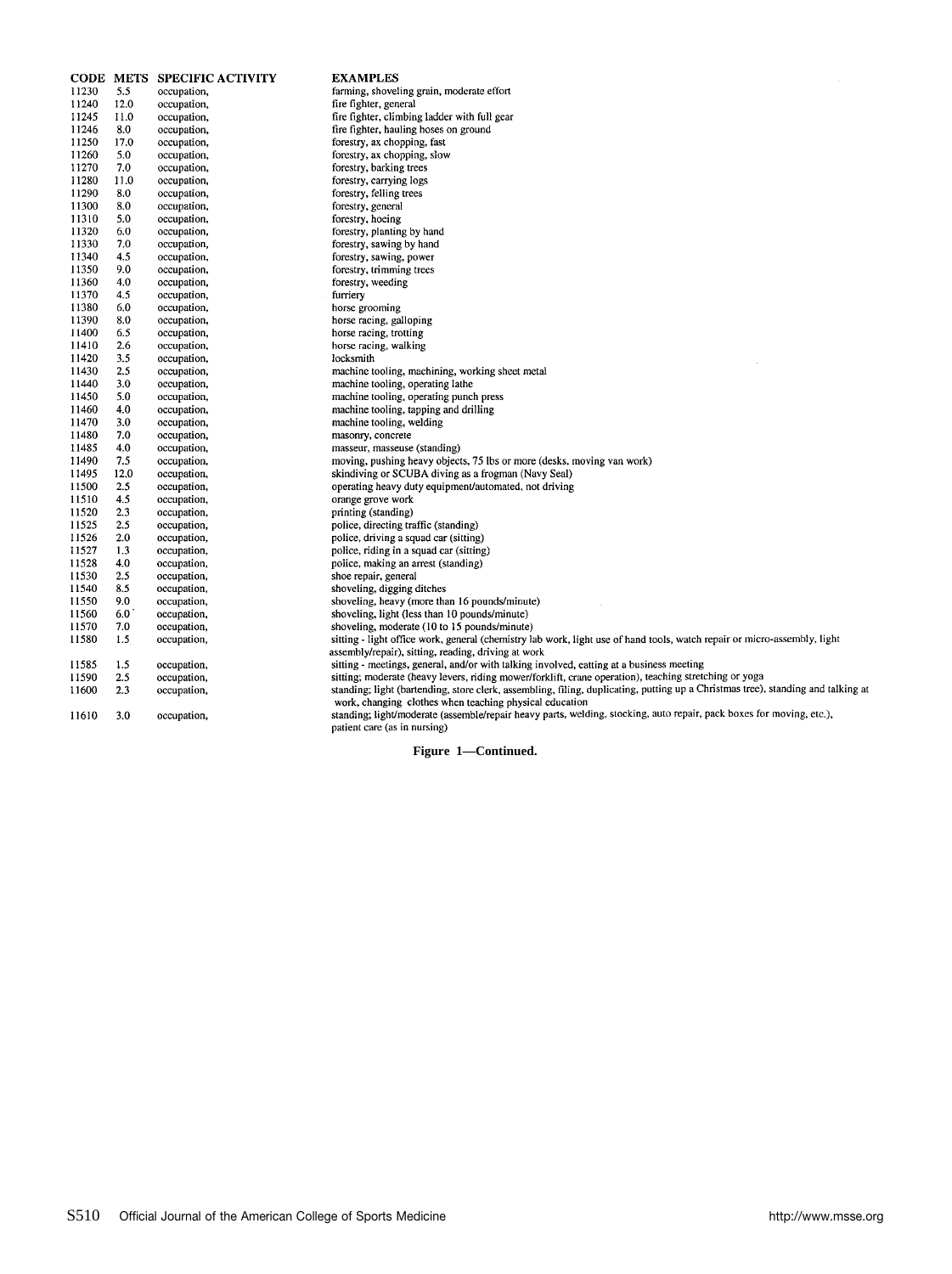| <b>CODE</b> | METS | <b>SPECIFIC ACTIVITY</b> | <b>EXAMPLES</b>                                                                                  |
|-------------|------|--------------------------|--------------------------------------------------------------------------------------------------|
| 11615       | 4.0  | occupation,              | lifting items continuously, $10 - 20$ lbs, with limited walking or resting                       |
| 11620       | 3.5  | occupation,              | standing; moderate (assembling at fast rate, intermittent, lifting 50 lbs, hitch/twisting ropes) |
| 11630       | 4.0  | occupation,              | standing; moderate/heavy (lifting more than 50 lbs, masonry, painting, paper hanging)            |
| 11640       | 5.0  | occupation,              | steel mill, fettling                                                                             |
| 11650       | 5.5  | occupation,              | steel mill, forging                                                                              |
| 11660       | 8.0  | occupation,              | steel mill, hand rolling                                                                         |
| 11670       | 8.0  | occupation,              | steel mill, merchant mill rolling                                                                |
| 11680       | 11.0 | occupation,              | steel mill, removing slag                                                                        |
| 11690       | 7.5  | occupation,              | steel mill, tending furnace                                                                      |
| 11700       | 5.5  | occupation,              | steel mill, tipping molds                                                                        |
| 11710       | 8.0  | occupation,              | steel mill, working in general                                                                   |
| 11720       | 2.5  | occupation,              | tailoring, cutting                                                                               |
| 11730       | 2.5  | occupation,              | tailoring, general                                                                               |
| 11740       | 2.0  | occupation,              | tailoring, hand sewing                                                                           |
| 11750       | 2.5  | occupation,              | tailoring, machine sewing                                                                        |
| 11760       | 4.0  | occupation,              | tailoring, pressing                                                                              |
| 11765       | 3.5  | occupation,              | tailoring, weaving                                                                               |
| 11766       | 6.5  | occupation,              | truck driving, loading and unloading truck (standing)                                            |
| 11770       | 1.5  | occupation,              | typing, electric, manual or computer                                                             |
| 11780       | 6.0  | occupation,              | using heavy power tools such as pneumatic tools (jackhammers, drills, etc.)                      |
| 11790       | 8.0  | occupation,              | using heavy tools (not power) such as shovel, pick, tunnel bar, spade                            |
| 11791       | 2.0  | occupation,              | walking on job, less than 2.0 mph (in office or lab area), very slow                             |
| 11792       | 3.3  | occupation,              | walking on job, 3.0 mph, in office, moderate speed, not carrying anything                        |
| 11793       | 3.8  | occupation,              | walking on job, 3.5 mph, in office, brisk speed, not carrying anything                           |
| 11795       | 3.0  | occupation,              | walking, 2.5 mph, slowly and carrying light objects less than 25 pounds                          |
| 11796       | 3.0  | occupation,              | walking, gathering things at work, ready to leave                                                |
| 11800       | 4.0  | occupation,              | walking, 3.0 mph, moderately and carrying light objects less than 25 lbs                         |
| 11805       | 4.0  | occupation,              | walking, pushing a wheelchair                                                                    |
| 11810       | 4.5  | occupation,              | walking, 3.5 mph, briskly and carrying objects less than 25 pounds                               |
| 11820       | 5.0  | occupation,              | walking or walk downstairs or standing, carrying objects about 25 to 49 pounds                   |
| 11830       | 6.5  | occupation,              | walking or walk downstairs or standing, carrying objects about 50 to 74 pounds                   |
| 11840       | 7.5  | occupation,              | walking or walk downstairs or standing, carrying objects about 75 to 99 pounds                   |
| 11850       | 8.5  | occupation,              | walking or walk downstairs or standing, carrying objects about 100 pounds or over                |
| 11870       | 3.0  | occupation,              | working in scene shop, theater actor, backstage employee                                         |
| 11875       | 4.0  | occupation,              | teach physical education, exercise, sports classes (non-sport play)                              |
| 11876       | 6.5  | occupation,              | teach physical education, exercise, sports classes (participate in the class)                    |
| 12010       | 6.0  | running,                 | jog/walk combination (jogging component of less than 10 minutes) (Taylor Code 180)               |
| 12020       | 7.0  | running,                 | jogging, general                                                                                 |
| 12025       | 8.0  | running,                 | jogging, in place                                                                                |
| 12027       | 4.5  | running                  | jogging on a mini-tramp                                                                          |
| 12030       | 8.0  | running,                 | running, 5 mph (12 min/mile)                                                                     |
| 12040       | 9.0  | running,                 | running, $5.2$ mph $(11.5 \text{ min/mile})$                                                     |
| 12050       | 10.0 | running,                 | running, 6 mph (10 min/mile)                                                                     |
| 12060       | 11.0 | running,                 | running, 6.7 mph (9 min/mile)                                                                    |
| 12070       | 11.5 | running,                 | running, 7 mph (8.5 min/mile)                                                                    |
| 12080       | 12.5 | running,                 | running, 7.5 mph (8 min/mile)                                                                    |
| 12090       | 13.5 | running,                 | running, 8 mph (7.5 min/mile)                                                                    |
| 12100       | 14.0 | running,                 | running, 8.6 mph (7 min/mile)                                                                    |
| 12110       | 15.0 | running,                 | running, 9 mph (6.5 min/mile)                                                                    |
| 12120       | 16.0 | running,                 | running, 10 mph (6 min/mile)                                                                     |
| 12130       | 18.0 | running,                 | running, 10.9 mph (5.5 min/mile)                                                                 |
|             |      |                          |                                                                                                  |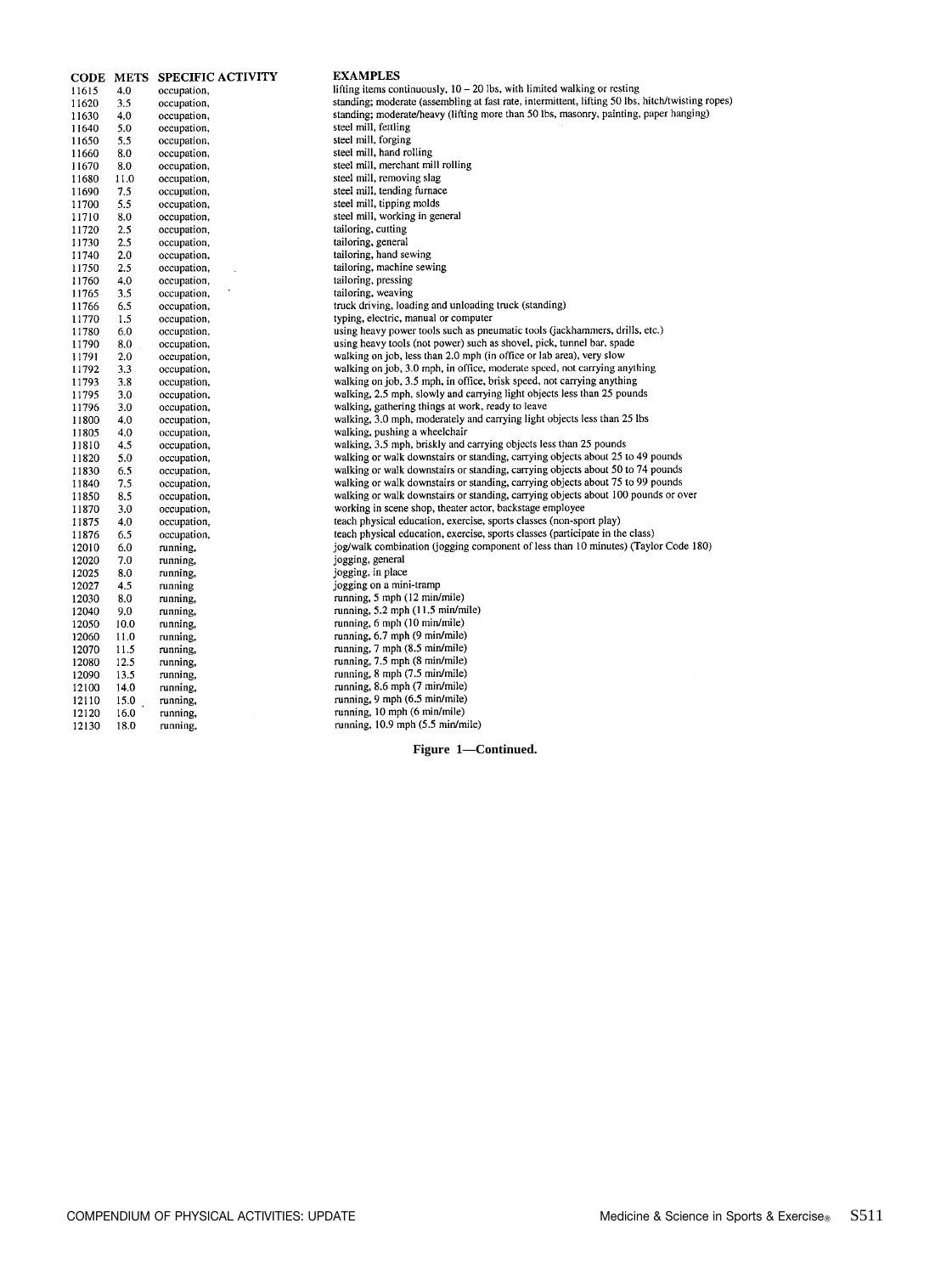|                | CODE METS | <b>SPECIFIC ACTIVITY</b> | <b>EXAMPLES</b>                                                                                                     |
|----------------|-----------|--------------------------|---------------------------------------------------------------------------------------------------------------------|
| 12140          | 9.0       | running,                 | running, cross country                                                                                              |
| 12150          | 8.0       | running,                 | running (Taylor Code 200)                                                                                           |
| 12170          | 15.0      | running,                 | running, stairs, up                                                                                                 |
| 12180          | 10.0      | running,                 | running, on a track, team practice                                                                                  |
| 12190          | 8.0       | running,                 | running, training, pushing a wheelchair                                                                             |
| 13000          | 2.0       | self care,               | standing - getting ready for bed, in general                                                                        |
| 13009          | 1.0       | self care.               | sitting on toilet                                                                                                   |
| 13010          | 1.5       | self care.               | bathing (sitting)                                                                                                   |
| 13020          | 2.0       | self care,               | dressing, undressing (standing or sitting)                                                                          |
| 13030          | 1.5       | self care.               | eating (sitting)                                                                                                    |
| 13035          | 2.0       | self care,               | talking and eating or eating only (standing)                                                                        |
| 13036          | 1.0       | self care.               | taking medication, sitting or standing                                                                              |
| 13040          | 2.0       | self care,               | grooming (washing, shaving, brushing teeth, urinating, washing hands, putting on make-up), sitting or standing      |
| 13045          | 2.5       | self care,               | hairstyling                                                                                                         |
| 13046          | 1.0       | self care,               | having hair or nails done by someone else, sitting                                                                  |
| 13050          | 2.0       | self care.               | showering, toweling off (standing)                                                                                  |
| 14010          | 1.5       | sexual activity,         | active, vigorous effort                                                                                             |
| 14020          | 1.3       | sexual activity,         | general, moderate effort                                                                                            |
| 14030          | 1.0       | sexual activity,         | passive, light effort, kissing, hugging                                                                             |
| 15010          | 3.5       | sports,                  | archery (non-hunting)                                                                                               |
| 15020          | 7.0       | sports,                  | badminton, competitive (Taylor Code 450)                                                                            |
| 15030          | 4,5       | sports,                  | badminton, social singles and doubles, general                                                                      |
| 15040          | 8.0       | sports,                  | basketball, game (Taylor Code 490)                                                                                  |
| 15050          | 6.0       | sports,                  | basketball, non-game, general (Taylor Code 480)                                                                     |
| 15060          | 7.0       |                          | basketball, officiating (Taylor Code 500)                                                                           |
| 15070          | 4.5       | sports,                  | basketball, shooting baskets                                                                                        |
| 15075          | 6.5       | sports,                  | basketball, wheelchair                                                                                              |
| 15080          | 2.5       | sports,                  | billiards                                                                                                           |
| 15090          | 3.0       | sports,                  | bowling (Taylor Code 390)                                                                                           |
|                | 12.0      | sports,                  |                                                                                                                     |
| 15100<br>15110 | 6.0       | sports,                  | boxing, in ring, general                                                                                            |
| 15120          | 9.0       | sports,                  | boxing, punching bag                                                                                                |
| 15130          | 7.0       | sports,                  | boxing, sparring<br>broomball                                                                                       |
|                |           | sports,                  |                                                                                                                     |
| 15135          | 5.0       | sports,                  | children's games (hopscotch, 4-square, dodge ball, playground apparatus, t-ball, tetherball, marbles, jacks, acrace |
|                |           |                          | games)                                                                                                              |
| 15140          | 4.0       | sports,                  | coaching: football, soccer, basketball, baseball, swimming, etc.                                                    |
| 15150          | 5.0       | sports,                  | cricket (batting, bowling)                                                                                          |
| 15160          | 2.5       | sports,                  | croquet                                                                                                             |
| 15170          | 4.0       | sports,                  | curling                                                                                                             |
| 15180          | 2.5       | sports,                  | darts, wall or lawn                                                                                                 |
| 15190          | 6.0       | sports,                  | drag racing, pushing or driving a car                                                                               |
| 15200          | 6.0       | sports,                  | fencing                                                                                                             |
| 15210          | 9.0       | sports,                  | football, competitive                                                                                               |
| 15230          | 8.0       | sports,                  | football, touch, flag, general (Taylor Code 510)                                                                    |
| 15235          | 2.5       | sports,                  | football or baseball, playing catch                                                                                 |
| 15240          | 3.0       | sports,                  | frisbee playing, general                                                                                            |
| 15250          | 8.0       | sports,                  | frisbee, ultimate                                                                                                   |
| 15255          | 4.5       | sports,                  | golf, general                                                                                                       |
| 15265          | 4.5       | sports,                  | golf, walking and carrying clubs (See footnote at end of the Compendium)                                            |
| 15270          | 3.0       | sports,                  | golf, miniature, driving range                                                                                      |
| 15285          | 4.3       | sports,                  | golf, walking and pulling clubs (See footnote at end of the Compendium)                                             |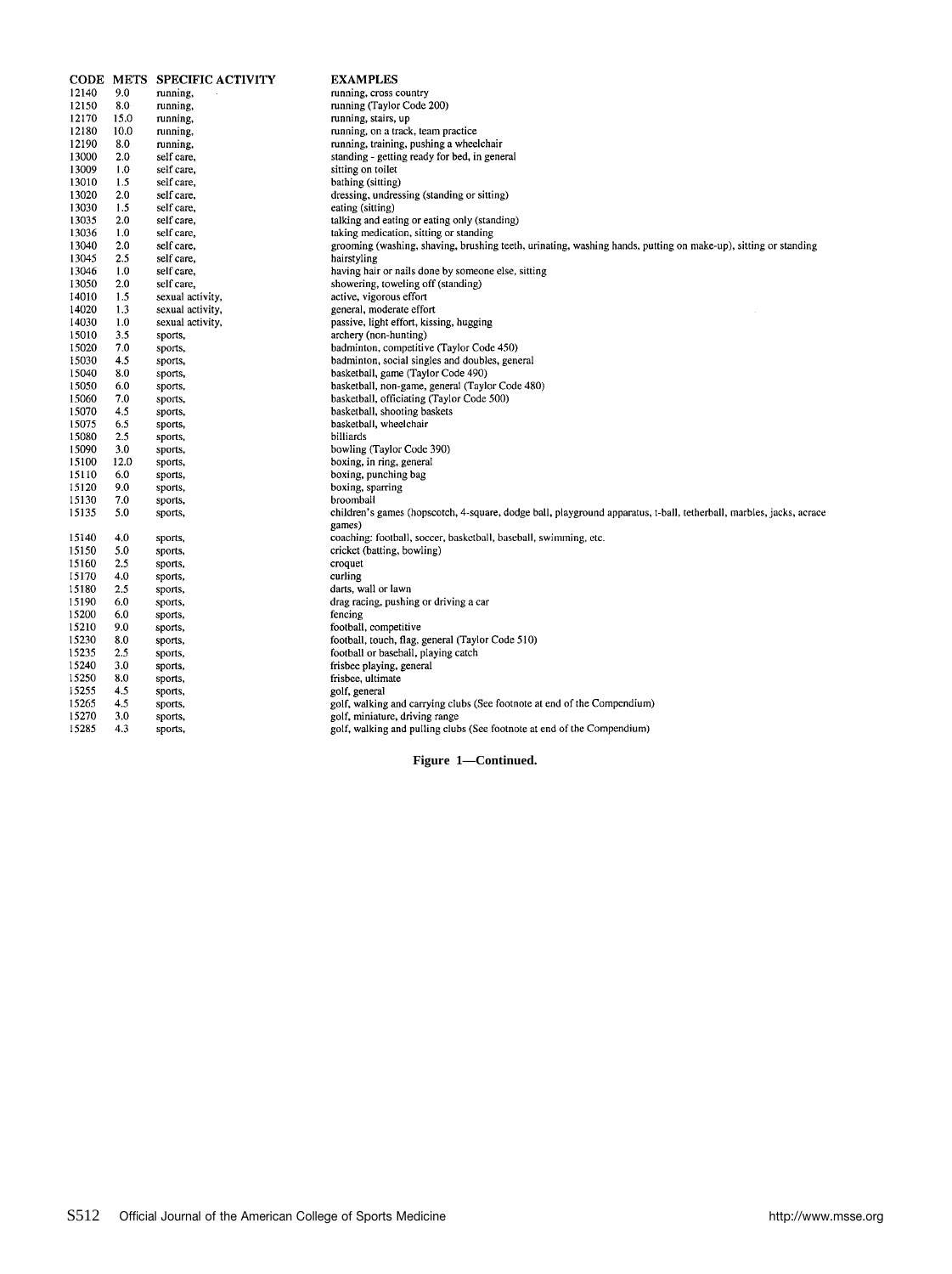|       | <b>CODE METS</b> | <b>SPECIFIC ACTIVITY</b> | <b>EXAMPLES</b>                                                     |
|-------|------------------|--------------------------|---------------------------------------------------------------------|
| 15290 | 3.5              | sports.                  | golf, using power cart (Taylor Code 070)                            |
| 15300 | 4.0              | sports,                  | gymnastics, general                                                 |
| 15310 | 4.0              | sports,                  | hacky sack                                                          |
| 15320 | 12.0             | sports,                  | handball, general (Taylor Code 520)                                 |
| 15330 | 8.0              | sports,                  | handball, team                                                      |
| 15340 | 3.5              | sports,                  | hand gliding                                                        |
| 15350 | 8.0              | sports,                  | hockey, field                                                       |
| 15360 | 8.0              | sports,                  | hockey, ice                                                         |
| 15370 | 4.0              | sports,                  | horseback riding, general                                           |
| 15380 | 3.5              | sports,                  | horseback riding, saddling horse, grooming horse                    |
| 15390 | 6.5              | sports,                  | horseback riding, trotting                                          |
| 15400 | 2.5              | sports,                  | horseback riding, walking                                           |
| 15410 | 3.0              | sports,                  | horseshoe pitching, quoits                                          |
| 15420 | 12.0             | sports,                  | jai alai                                                            |
| 15430 | 10.0             | sports,                  | judo, jujitsu, karate, kick boxing, tae kwan do                     |
| 15440 | 4.0              | sports,                  | juggling                                                            |
| 15450 | 7.0              | sports,                  | kickball                                                            |
| 15460 | 8.0              | sports,                  | lacrosse                                                            |
| 15470 | 4.0              | sports,                  | motor-cross                                                         |
| 15480 | 9.0              | sports,                  | orienteering                                                        |
| 15490 | 10.0             | sports,                  | paddleball, competitive                                             |
| 15500 | 6.0              | sports,                  | paddleball, casual, general (Taylor Code 460)                       |
| 15510 | 8.0              | sports,                  | polo                                                                |
| 15520 | 10.0             | sports,                  | racquetball, competitive                                            |
| 15530 | 7.0              | sports,                  | racquetball, casual, general (Taylor Code 470)                      |
| 15535 | 11.0             | sports,                  | rock climbing, ascending rock                                       |
| 15540 | 8.0              | sports,                  | rock climbing, rappelling                                           |
| 15550 | 12.0             | sports,                  | rope jumping, fast                                                  |
| 15551 | 10.0             | sports,                  | rope jumping, moderate, general                                     |
| 15552 | 80               | sports,                  | rope jumping, slow                                                  |
| 15560 | 10.0             | sports,                  | rugby                                                               |
| 15570 | 3.0              | sports,                  | shuffleboard, lawn bowling                                          |
| 15580 | 5.0              | sports,                  | skateboarding                                                       |
| 15590 | 7.0              | sports,                  | skating, roller (Taylor Code 360)                                   |
| 15591 | 12.5             | sports,                  | roller blading (in-line skating)                                    |
| 15600 | 3.5              | sports,                  | sky diving                                                          |
| 15605 | 10.0             | sports,                  | soccer, competitive                                                 |
| 15610 | 7.0              | sports,                  | soccer, casual, general (Taylor Code 540)                           |
| 15620 | 5.0              | sports,                  | softball or baseball, fast or slow pitch, general (Taylor Code 440) |
| 15630 | 4.0              | sports,                  | softball, officiating                                               |
| 15640 | 6.0              | sports,                  | softball, pitching                                                  |
| 15650 | 12.0             | sports,                  | squash (Taylor Code 530)                                            |
| 15660 | 4.0              | sports,                  | table tennis, ping pong (Taylor Code 410)                           |
| 15670 | 4.0              | sports,                  | tai chi                                                             |
| 15675 | 7.0              | sports,                  | tennis, general                                                     |
| 15680 | 6.0              | sports,                  | tennis, doubles (Taylor Code 430)                                   |
| 15685 | 5.0              | sports,                  | tennis, doubles                                                     |
| 15690 | 8.0              | sports,                  | tennis, singles (Taylor Code 420)                                   |
| 15700 | 3.5              | sports,                  | trampoline                                                          |
| 15710 | 4.0              | sports,                  | volleyball (Taylor Code 400)                                        |
| 15711 | 8.0              | sports,                  | volleyball, competitive, in gymnasium                               |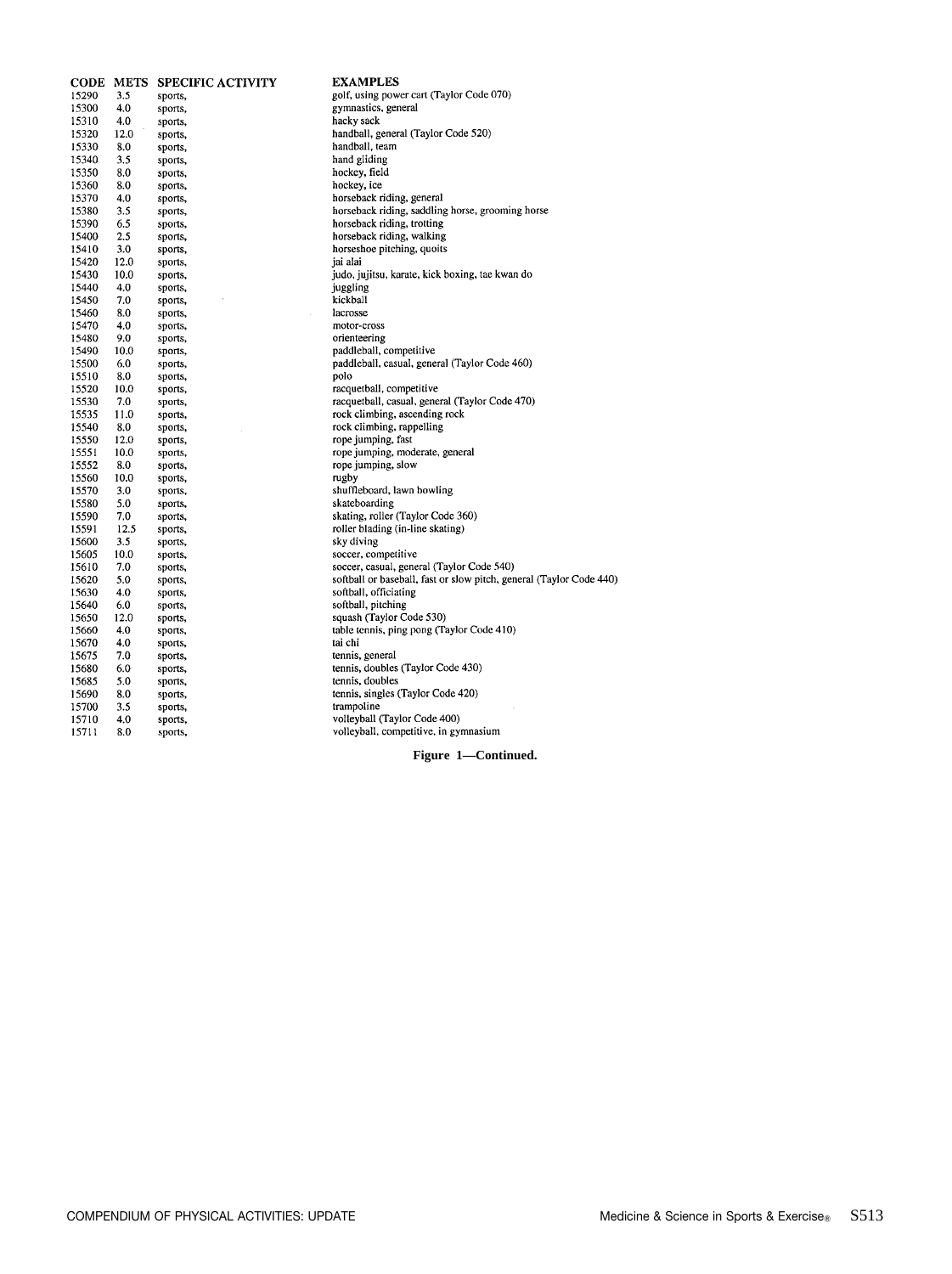|       |      | CODE METS SPECIFIC ACTIVITY | <b>EXAMPLES</b>                                                                                          |
|-------|------|-----------------------------|----------------------------------------------------------------------------------------------------------|
| 15720 | 3.0  | sports,                     | volleyball, non-competitive, 6 - 9 member team, general                                                  |
| 15725 | 8.0  | sports,                     | volleyball, beach                                                                                        |
| 15730 | 6.0  | sports,                     | wrestling (one match $=$ 5 minutes)                                                                      |
| 15731 | 7.0  | sports,                     | wallyball, general                                                                                       |
| 15732 | 4.0  | sports,                     | track and field (shot, discus, hammer throw)                                                             |
| 15733 | 6.0  | sports,                     | track and field (high jump, long jump, triple jump, javelin, pole vault)                                 |
| 15734 | 10.0 | sports,                     | track and field (steeplechase, hurdles)                                                                  |
| 16010 | 2.0  | transportation,             | automobile or light truck (not a semi) driving                                                           |
| 16015 | 1.0  | transportation,             | riding in a car or truck                                                                                 |
| 16016 | 1.0  | transportation,             | riding in a bus                                                                                          |
| 16020 | 2.0  | transportation,             | flying airplane                                                                                          |
| 16030 | 2.5  | transportation,             | motor scooter, motorcycle                                                                                |
| 16040 | 6.0  | transportation,             | pushing plane in and out of hangar                                                                       |
| 16050 | 3.0  | transportation,             | driving heavy truck, tractor, bus                                                                        |
| 17010 | 7.0  | walking,                    | backpacking (Taylor Code 050)                                                                            |
| 17020 | 3.5  | walking,                    | carrying infant or 15 pound load (e.g. suitcase), level ground or downstairs                             |
| 17025 | 9.0  | walking,                    | carrying load upstairs, general                                                                          |
| 17026 | 5.0  | walking,                    | carrying 1 to 15 lb load, upstairs                                                                       |
| 17027 | 6.0  | walking,                    | carrying 16 to 24 lb load, upstairs                                                                      |
| 17028 | 8.0  | walking,                    | carrying 25 to 49 lb load, upstairs                                                                      |
| 17029 | 10.0 | walking,                    | carrying 50 to 74 lb load, upstairs                                                                      |
| 17030 | 12.0 | walking,                    | carrying 74+ lb load, upstairs                                                                           |
| 17031 | 3.0  | walking,                    | loading /unloading a car                                                                                 |
| 17035 | 7.0  | walking,                    | climbing hills with 0 to 9 pound load                                                                    |
| 17040 | 7.5  | walking,                    | climbing hills with 10 to 20 pound load                                                                  |
| 17050 | 8.0  | walking,                    | climbing hills with 21 to 42 pound load                                                                  |
| 17060 | 9.0  | walking,                    | climbing hills with 42+ pound load                                                                       |
| 17070 | 3.0  | walking,                    | downstairs                                                                                               |
| 17080 | 6.0  | walking,                    | hiking, cross country (Taylor Code 040)                                                                  |
| 17085 | 2.5  | walking,                    | bird watching                                                                                            |
| 17090 | 6.5  | walking,                    | marching, rapidly, military                                                                              |
| 17100 | 2.5  | walking,                    | pushing or pulling stroller with child or walking with children                                          |
| 17105 | 4.0  | walking,                    | pushing a wheelchair, non-occupational setting                                                           |
| 17110 | 6.5  | walking,                    | race walking                                                                                             |
| 17120 | 8.0  | walking,                    | rock or mountain climbing (Taylor Code 060)                                                              |
| 17130 | 8.0  | walking,                    | up stairs, using or climbing up ladder (Taylor Code 030)                                                 |
| 17140 | 5.0  | walking,                    | using crutches                                                                                           |
| 17150 | 2.0  | walking,                    | walking, household                                                                                       |
| 17151 | 2.0  | walking,                    | walking, less than 2.0 mph, level ground, strolling, very slow                                           |
| 17152 | 2.5  | walking,                    | walking, 2.0 mph, level, slow pace, firm surface                                                         |
| 17160 | 3.5  | walking,                    | walking for pleasure (Taylor Code 010)                                                                   |
| 17161 | 2.5  | walking,                    | walking from house to car or bus, from car or bus to go places, from car or bus to and from the worksite |
| 17162 | 2.5  | walking,                    | walking to neighbor's house or family's house for social reasons                                         |
| 17165 | 3.0  | walking,                    | walking the dog                                                                                          |
| 17170 | 3.0  | walking,                    | walking, 2.5 mph, firm surface                                                                           |
| 17180 | 2.8  | walking,                    | walking, 2.5 mph, downhill                                                                               |
| 17190 | 3.3  | walking,                    | walking, 3.0 mph, level, moderate pace, firm surface                                                     |
| 17200 | 3.8  | walking,                    | walking, 3.5 mph, level, brisk, firm surface, walking for exercise                                       |
| 17210 | 6.0  | walking,                    | walking, 3.5 mph, uphill                                                                                 |
| 17220 | 5.0  | walking,                    | walking, 4.0 mph, level, firm surface, very brisk pace                                                   |
| 17230 | 6.3  | walking,                    | walking, 4.5 mph, level, firm surface, very, very brisk                                                  |
|       |      |                             |                                                                                                          |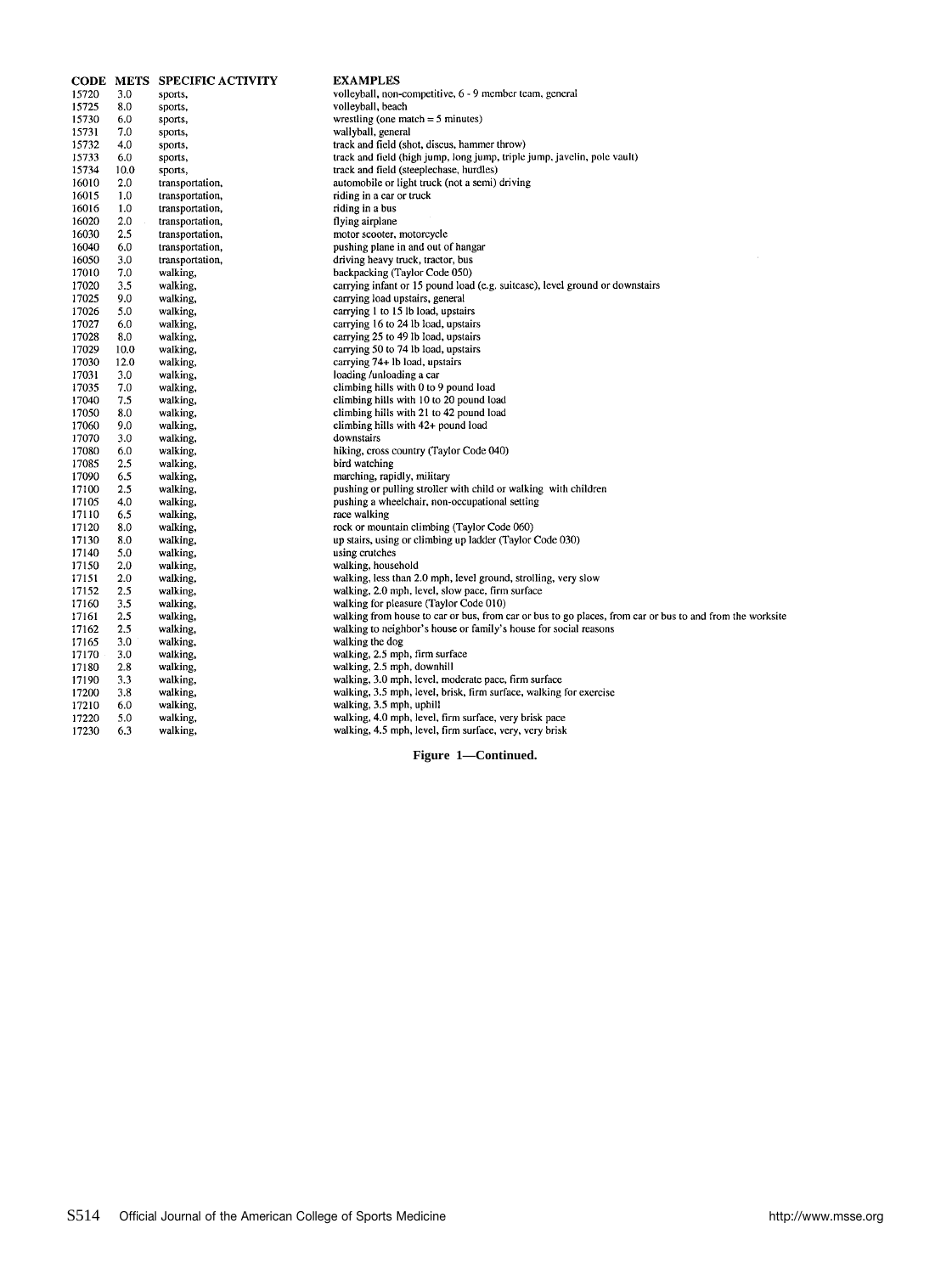|       | CODE METS | <b>SPECIFIC ACTIVITY</b> | <b>EXAMPLES</b>                                                                      |
|-------|-----------|--------------------------|--------------------------------------------------------------------------------------|
| 17231 | 8.0       | walking,                 | walking, 5.0 mph                                                                     |
| 17250 | 3.5       | walking.                 | walking, for pleasure, work break                                                    |
| 17260 | 5.0       | walking,                 | walking, grass track                                                                 |
| 17270 | 4.0       | walking,                 | walking, to work or class (Taylor Code 015)                                          |
| 17280 | 2.5       | walking,                 | walking to and from an outhouse                                                      |
| 18010 | 2.5       | water activities.        | boating, power                                                                       |
| 18020 | 4.0       | water activities,        | canoeing, on camping trip (Taylor Code 270)                                          |
| 18025 | 3.3       | water activities,        | canoeing, harvesting wild rice, knocking rice off the stalks                         |
| 18030 | 7.0       | water activities,        | canoeing, portaging                                                                  |
| 18040 | 3.0       | water activities.        | canoeing, rowing, 2.0-3.9 mph, light effort                                          |
| 18050 | 7.0       | water activities,        | canoeing, rowing, 4.0-5.9 mph, moderate effort                                       |
| 18060 | 12.0      | water activities,        | canoeing, rowing, >6 mph, vigorous effort                                            |
| 18070 | 3.5       | water activities,        | canoeing, rowing, for pleasure, general (Taylor Code 250)                            |
| 18080 | 12.0      | water activities,        | canoeing, rowing, in competition, or crew or sculling (Taylor Code 260)              |
| 18090 | 3.0       | water activities,        | diving, springboard or platform                                                      |
| 18100 | 5.0       | water activities,        | kayaking                                                                             |
| 18110 | 4.0       | water activities.        | paddle boat                                                                          |
| 18120 | 3.0       | water activities.        | sailing, boat and board sailing, windsurfing, ice sailing, general (Taylor Code 235) |
| 18130 | 5.0       | water activities,        | sailing, in competition                                                              |
| 18140 | 3.0       | water activities,        | sailing, Sunfish/Laser/Hobby Cat, Keel boats, ocean sailing, yachting                |
| 18150 | 6.0       | water activities.        | skiing, water (Taylor Code 220)                                                      |
| 18160 | 7.0       | water activities,        | skimobiling                                                                          |
| 18180 | 16.0      | water activities,        | skindiving, fast                                                                     |
| 18190 | 12.5      | water activities,        | skindiving, moderate                                                                 |
| 18200 | 7.0       | water activities,        | skindiving, scuba diving, general (Taylor Code 310)                                  |
| 18210 | 5.0       | water activities,        | snorkeling (Taylor Code 320)                                                         |
| 18220 | 3.0       | water activities,        | surfing, body or board                                                               |
| 18230 | 10.0      | water activities.        | swimming laps, freestyle, fast, vigorous effort                                      |
| 18240 | 7.0       | water activities.        | swimming laps, freestyle, slow, moderate or light effort                             |
| 18250 | 7.0       | water activities,        | swimming, backstroke, general                                                        |
| 18260 | 10.0      | water activities.        | swimming, breaststroke, general                                                      |
| 18270 | 11.0      | water activities.        | swimming, butterfly, general                                                         |
| 18280 | 11.0      | water activities,        | swimming, crawl, fast (75 yards/minute), vigorous effort                             |
| 18290 | 8.0       | water activities,        | swimming, crawl, slow (50 yards/minute), moderate or light effort                    |
| 18300 | 6.0       | water activities,        | swimming, lake, ocean, river (Taylor Codes 280, 295)                                 |
| 18310 | 6.0       | water activities,        | swimming, leisurely, not lap swimming, general                                       |
| 18320 | 8.0       | water activities,        | swimming, sidestroke, general                                                        |
| 18330 | 8.0       | water activities,        | swimming, synchronized                                                               |
| 18340 | 10.0      | water activities,        | swimming, treading water, fast vigorous effort                                       |
| 18350 | 4.0       | water activities,        | swimming, treading water, moderate effort, general                                   |
| 18355 | 4.0       | water activities.        | water aerobics, water calisthenics                                                   |
| 18360 | 10.0      | water activities,        | water polo                                                                           |
| 18365 | 3.0       | water activities,        | water volleyball                                                                     |
| 18366 | 8.0       | water activities,        | water jogging                                                                        |
| 18370 | 5.0       | water activities,        | whitewater rafting, kayaking, or canoeing                                            |
| 19010 | 6.0       | winter activities,       | moving ice house (set up/drill holes, etc.)                                          |
| 19020 | 5.5       | winter activities,       | skating, ice, 9 mph or less                                                          |
| 19030 | 7.0       | winter activities.       | skating, ice, general (Taylor Code 360)                                              |
| 19040 | 9.0       | winter activities.       | skating, ice, rapidly, more than 9 mph                                               |
| 19050 | 15.0      | winter activities.       | skating, speed, competitive                                                          |
| 19060 | 7.0       | winter activities.       |                                                                                      |
|       |           |                          | ski jumping (climb up carrying skis)                                                 |